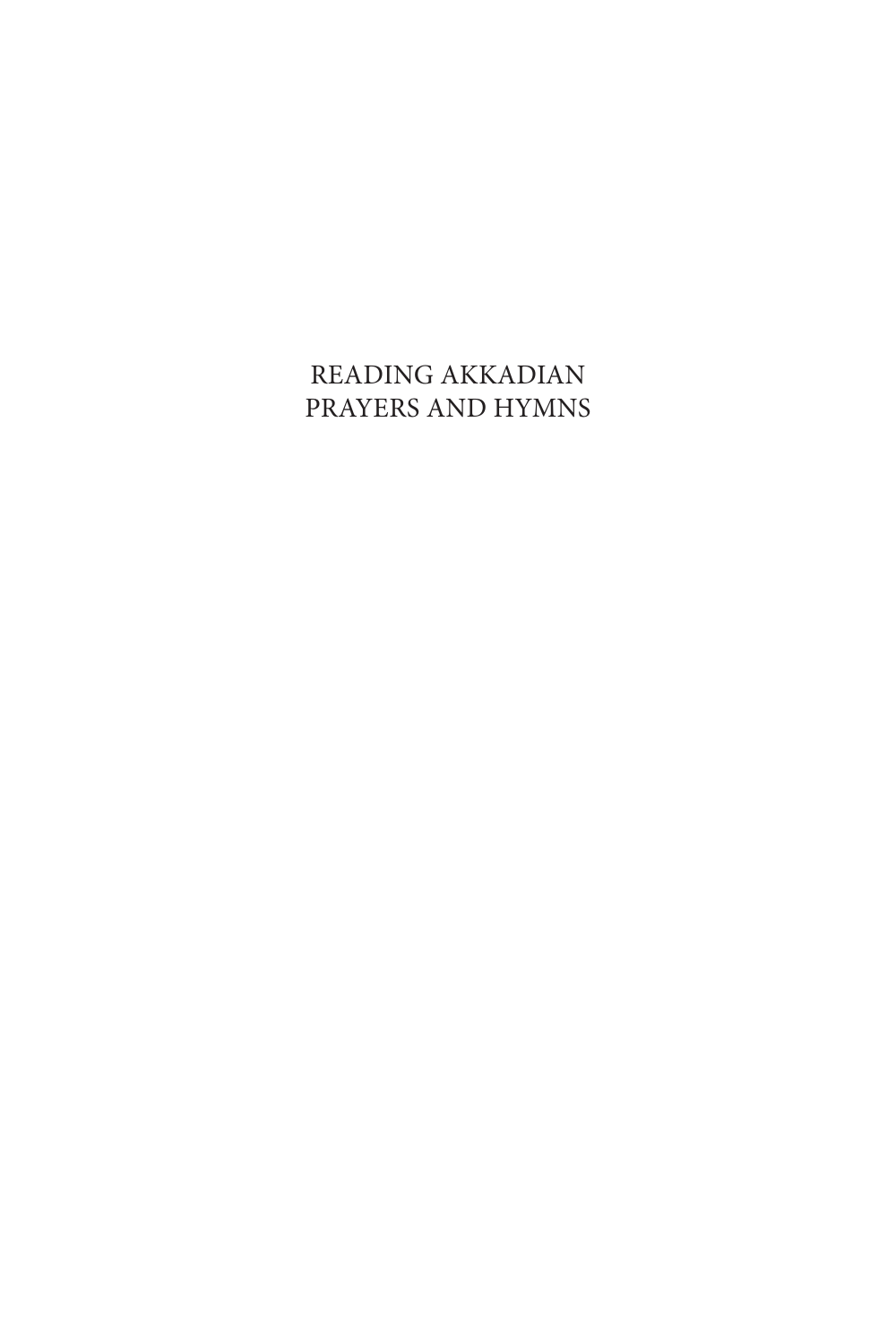SBL

# Society of Biblical Literature



Ancient Near East Monographs

**General Editors** Ehud Ben Zvi Roxana Flammini

**Editorial Board**

Michael H. Floyd Jose Galan Erhard S. Gerstenberger Steven W. Holloway Alan Lenzi Martti Nissinen Santiago Rostom Maderna Graciela Gestoso Singer Juan Manuel Tebes

Number 3 Reading Akkadian Prayers and Hymns An Introduction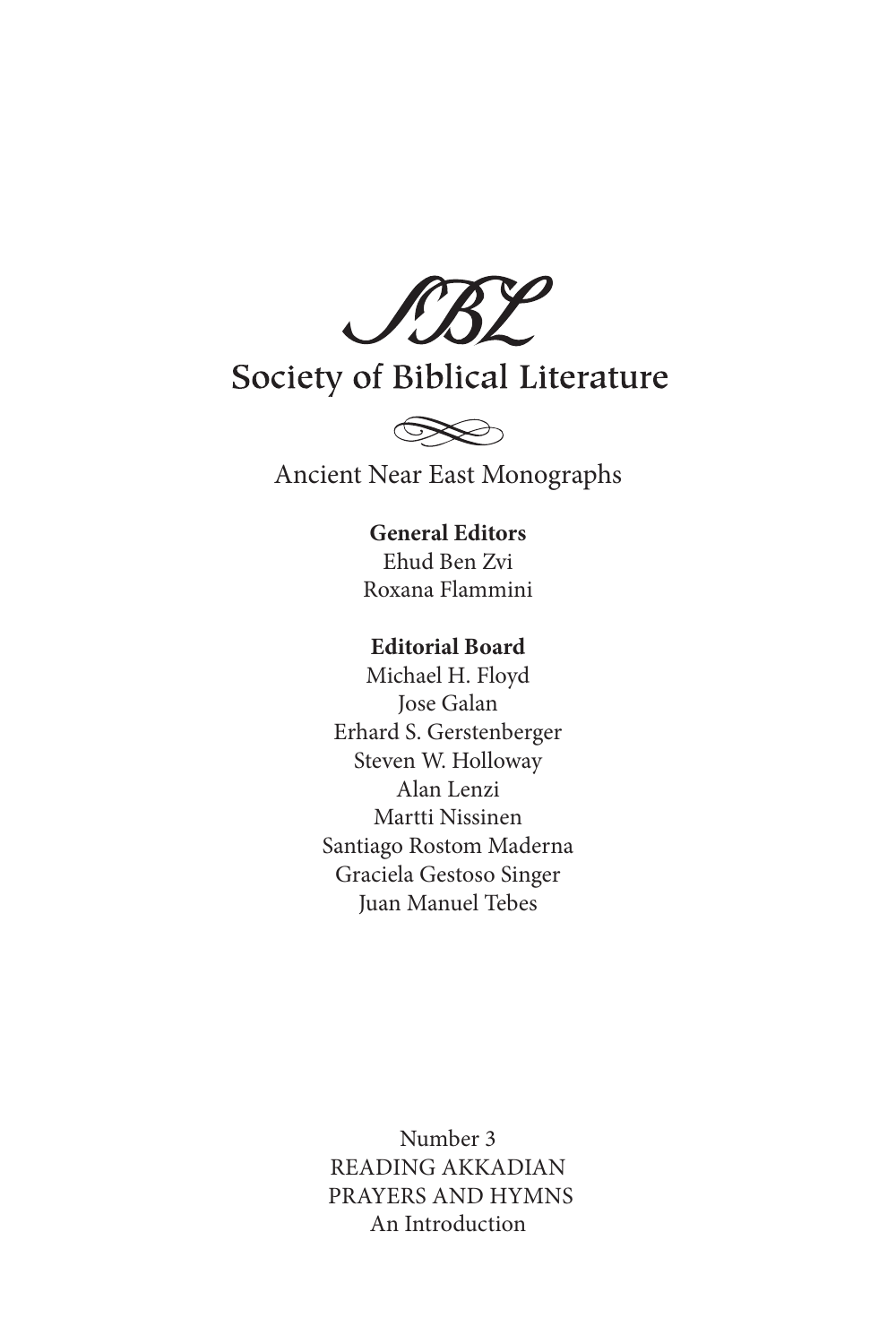## Reading Akkadian Prayers and Hymns An Introduction

Edited by Alan Lenzi

Society of Biblical Literature Atlanta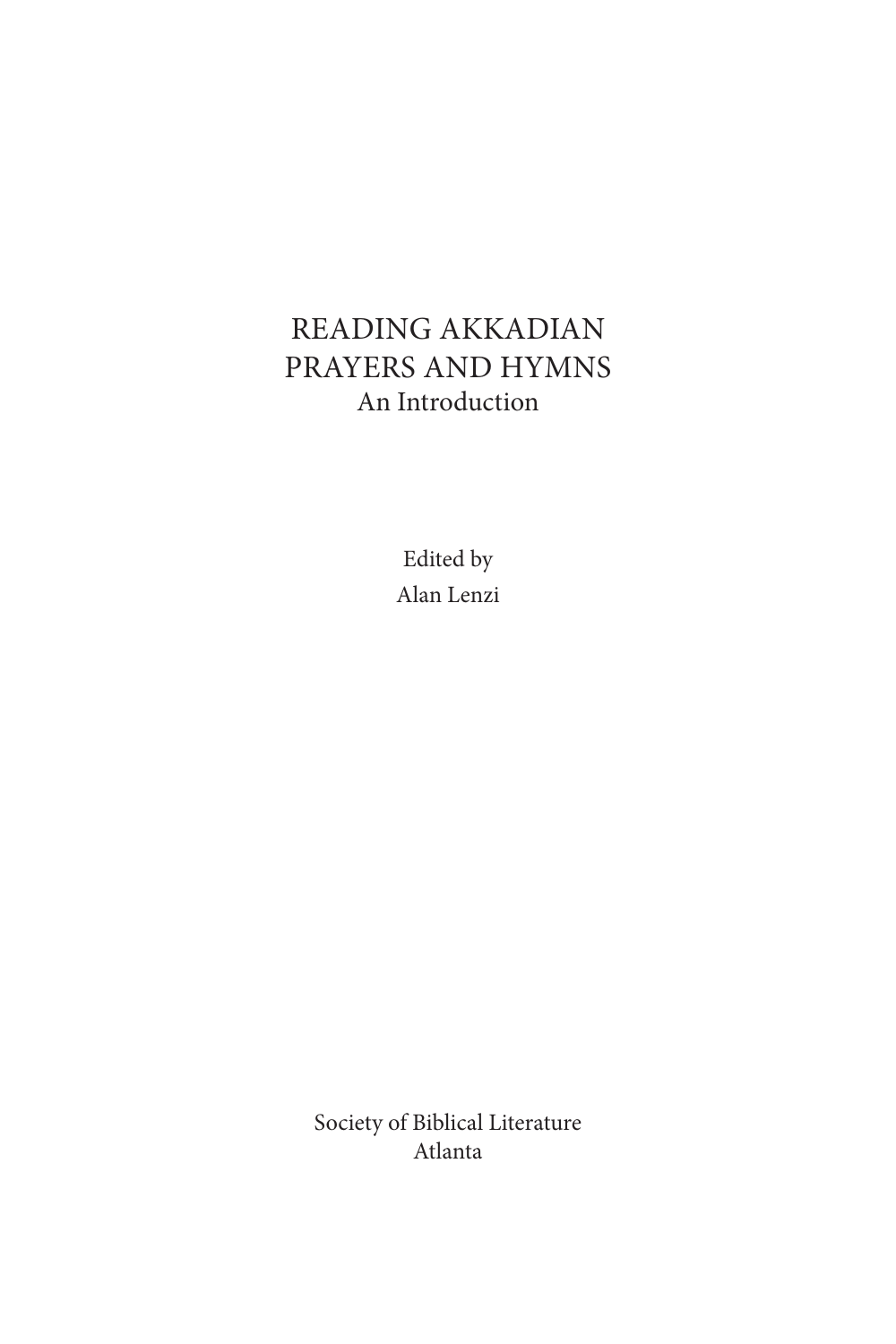Copyright © 2011 by the Society of Biblical Literature

All rights reserved. No part of this work may be reproduced or published in print form except with permission from the publisher. Individuals are free to copy, distribute, and transmit the work in whole or in part by electronic means or by means of any information or retrieval system under the following conditions: (1) they must include with the work notice of ownership of the copyright by the Society of Biblical Literature; (2) they may not use the work for commercial purposes; and (3) they may not alter, transform, or build upon the work. Requests for permission should be addressed in writing to the Rights and Permissions Office, Society of Biblical Literature, 825 Houston Mill Road, Atlanta, GA 30329, USA.

#### **Library of Congress Cataloging-in-Publication Data**

Reading Akkadian prayers and hymns : an introduction / edited by Alan Lenzi. p. cm. — (Society of Biblical Literature ancient Near East monographs ; v. 3) English and Akkadian. Includes bibliographical references and index. ISBN 978-1-58983-595-5 (paper binding : alk. paper) — ISBN 978-1-58983-596-2 (electronic format) 1. Assyro-Babylonian religion — Prayers and devotions. 2. Hymns, Akkadian. 3. Akkadian language — Readers. I. Lenzi, Alan. BL1620.A33 2011 299'.2—dc23 2011024929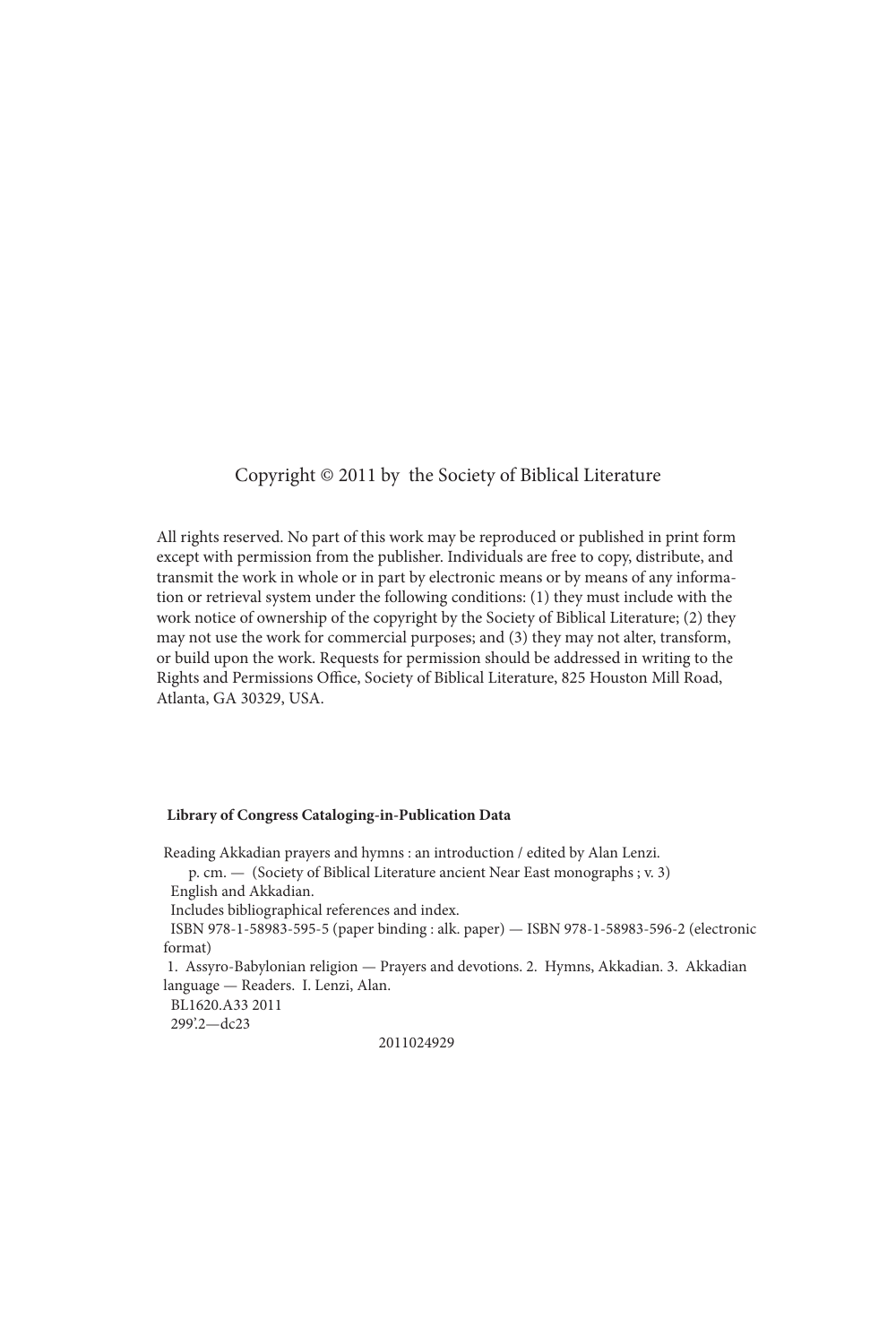## **Table of Contents**

| The Comparative Use of Mesopotamian Prayers in Biblical Scholarship |  |
|---------------------------------------------------------------------|--|
|                                                                     |  |
|                                                                     |  |
| Prayers of the Diviner                                              |  |
| L                                                                   |  |
| Π                                                                   |  |
|                                                                     |  |
| <b>Others</b>                                                       |  |
| m                                                                   |  |
| ψ                                                                   |  |
|                                                                     |  |
| <b>Incantation-Prayers</b>                                          |  |
| ₩                                                                   |  |
| ₩                                                                   |  |
| ₩                                                                   |  |
| ₩                                                                   |  |
| ₩                                                                   |  |
| L                                                                   |  |
| ۷Ţ                                                                  |  |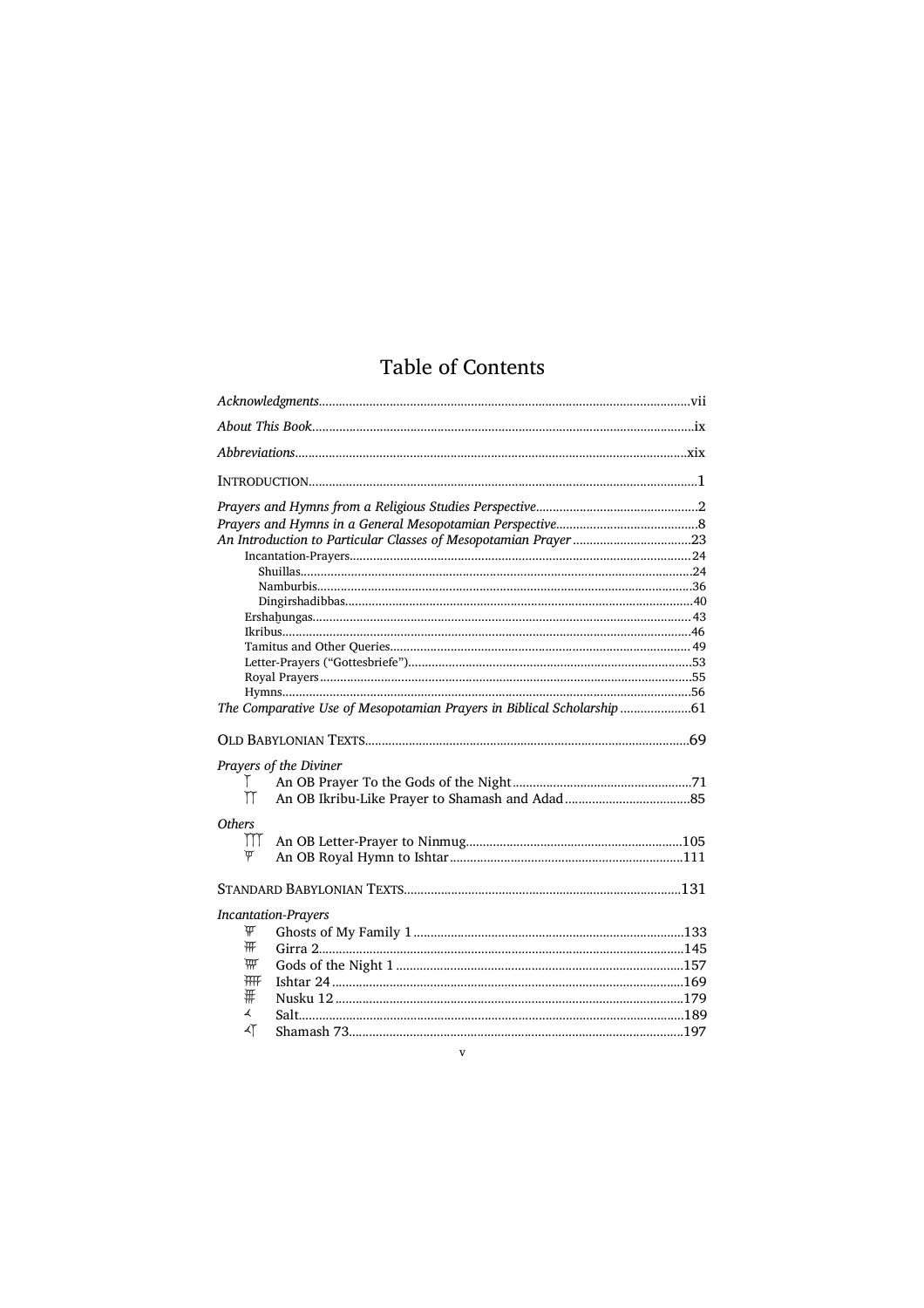| Shuillas                 |  |
|--------------------------|--|
| ۷T                       |  |
| ∡m                       |  |
| $\sqrt{\Psi}$            |  |
| ∡Ψ                       |  |
| ∡₩                       |  |
| ∡₩                       |  |
| 41111                    |  |
| 4∰                       |  |
| $\mathcal{A}\mathcal{A}$ |  |
| 44                       |  |
|                          |  |
| Namburbis<br>ZZA         |  |
| Dingirshadibbas          |  |
|                          |  |
| <b>Others</b>            |  |
| $44$ HH                  |  |
|                          |  |
|                          |  |
|                          |  |
|                          |  |
|                          |  |
|                          |  |

### $\mathbf{vi}$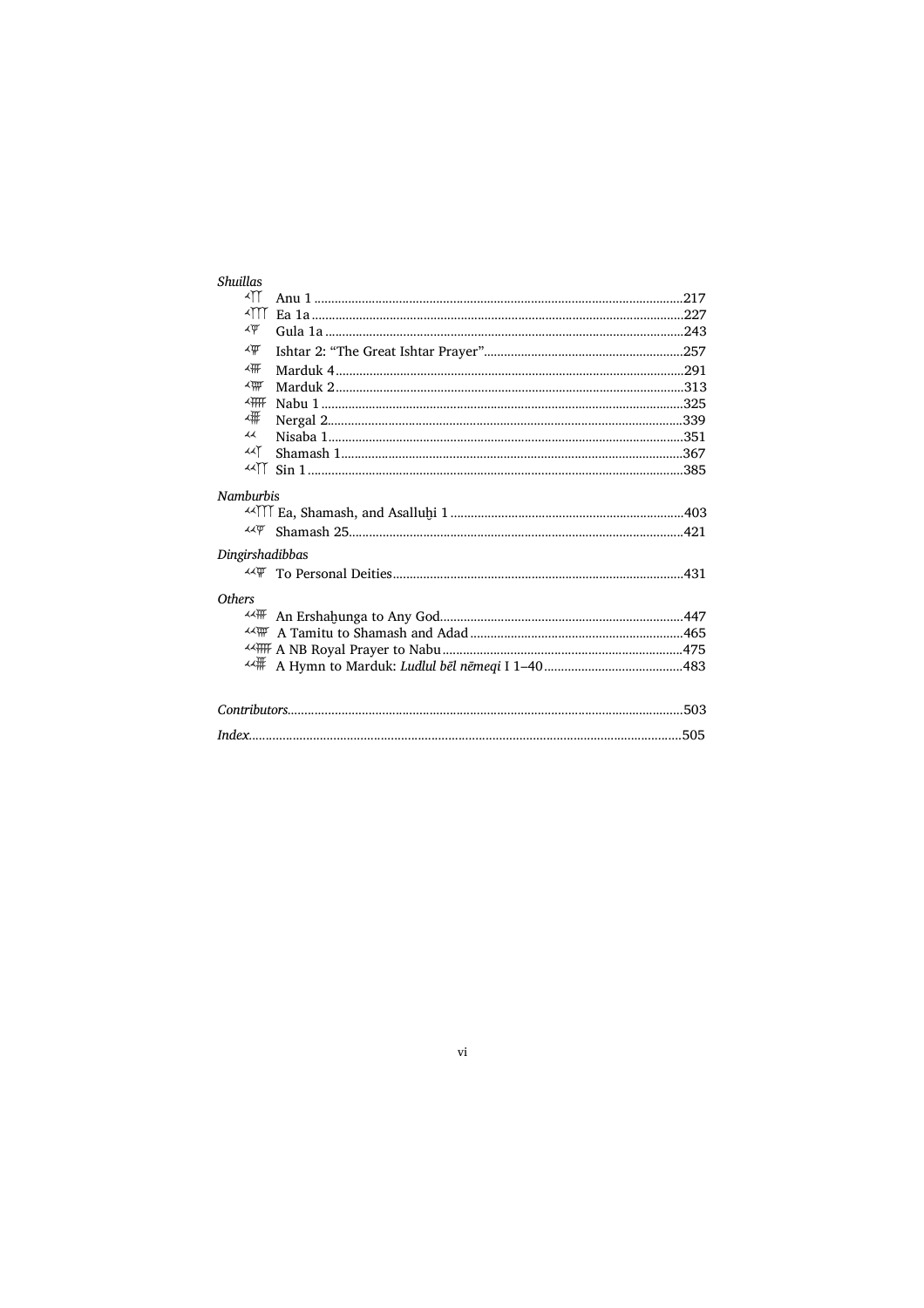### Acknowledgments

Several people deserve a word of thanks for their role in the production of this book. I first and foremost want to thank all of the contributors for signing on to this project and working hard to bring it to completion. Among the contributors, I especially wish to thank Christopher Frechette, Duane Smith, and Anna Zernecke. Christopher was a constant source of information, conversation, and encouragement. This book has greatly benefited from his sage advice and scholarly knowledge. Duane lent his programming expertise to the project, making the transformation of Unicode to cuneiform as painless as one could hope. He saved me many, many hours of tedious work. Anna graciously took on the review of biblical scholarship for the general introduction rather late in the project, allowing me extra time to focus on editorial tasks. That section is no doubt the better for her having written it. I also wish to extend my heartfelt appreciation to several people, including some of the above, who read drafts of my contributions to this volume and offered their suggestions and critical feedback: Tzvi Abusch, Jeffrey Cooley, Christopher Frechette, Eugene McGarry, Seth Sanders, Duane Smith, and Niek Veldhuis. When I did not follow their suggestions, I did so only after much deliberation, in full knowledge that I alone must take responsibility for my work. Monica Schutzman and the Interlibrary Loan staff at the University of the Pacific were a tremendous support throughout the duration of this project. Getting obscure Assyriological works into the Central Valley is their speciality. Leigh Andersen from the Society of Biblical Literature editorial staff was a patient guide as I laid out the complicated pages of this volume. And finally, I wish to thank my family for allowing me to work ridiculous hours every day of the week during the final months of this project. They are always a source of comfort, joy, and diversion.

> Alan Lenzi Stockton, CA March 18, 2011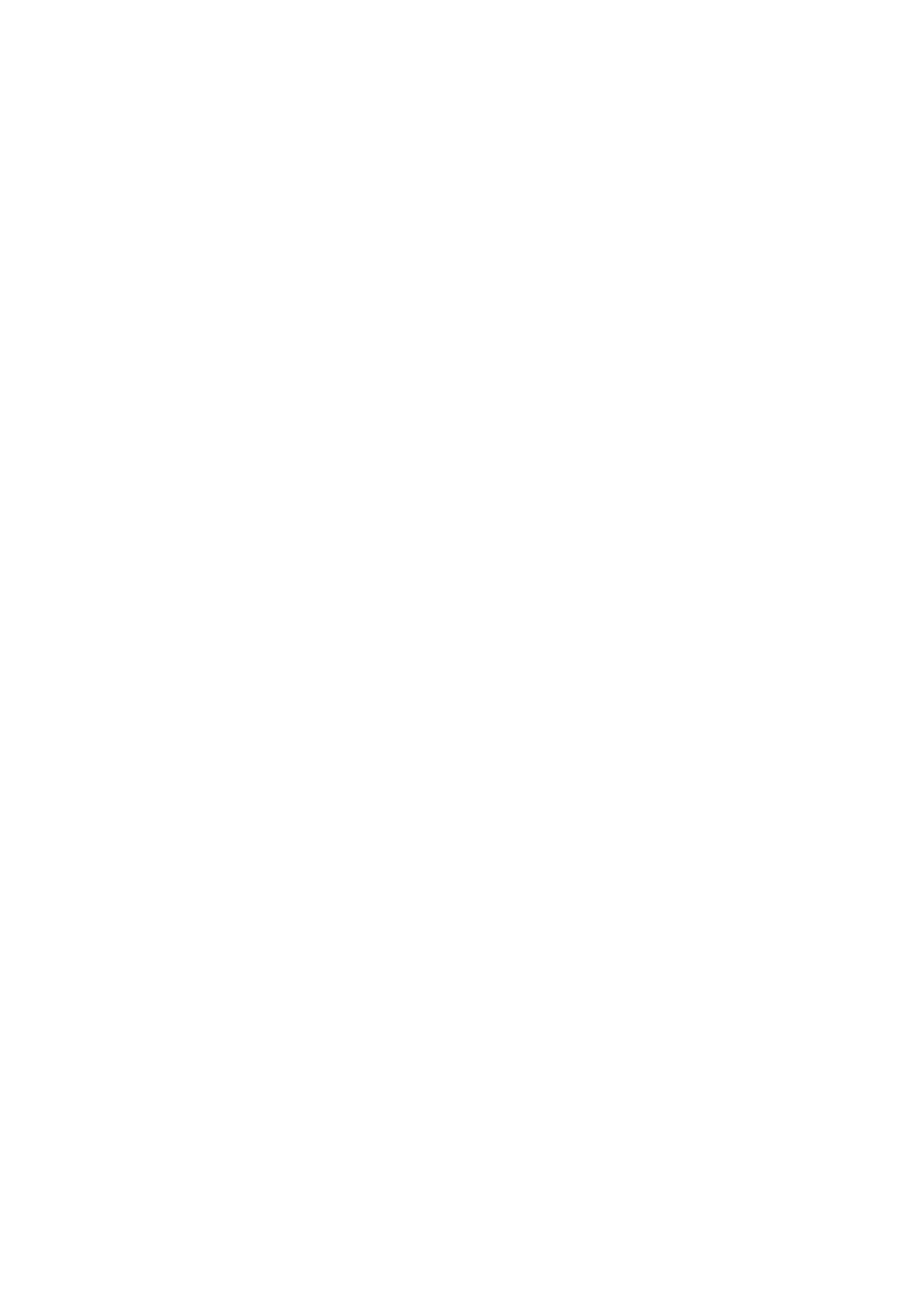### About This Book

### ALAN LENZI

This book is a pedagogical tool intended to increase reading fluency for second or third semester Akkadian students by way of annotated readings. It is equally an introduction to Akkadian prayers and hymns from ancient Mesopotamia: selected classes, their vocabulary and phraseology, and to some extent their ritual uses. Finally, the introductory material in this book exposes readers to theoretical and critical perspectives that will be useful in the study of other ancient religious texts. More advanced students of Akkadian may therefore find something profitable here as well.

The idea for this book was inspired by tools developed in Biblical and Classical Studies in which lexical and grammatical help is printed on the same page as the ancient text to be read.<sup>1</sup> This arrangement cuts out the time-consuming process of looking up words and allows the intermediate student to cement their basic grammatical knowledge and expand their vocabulary through extensive reading. There is currently nothing like this available for Akkadian.

As many students will attest, academic books are often quite expensive, taking important tools out of the reach of economically-challenged students and/or those who may be without access to a well-stocked academic research library. It is gratifying therefore to make this volume available free of charge through the SBL's electronic open-access Ancient Near East Monograph series. If the reader finds this tool useful, please feel free to share it with others.

Because prayers and hymns—but especially prayers—display stereotyped forms and utilize a manageable core of vocabulary, selecting texts from this body of material seemed a perfect choice for this kind of book. But selecting prayers and hymns also serves educational interests beyond Akkadian fluency for the book's targeted audiences. For Assyriological students, learning the forms and vocabulary of prayers and hymns as well as something about the addressees

<sup>&</sup>lt;sup>1</sup> See, e.g., Peter Jones, *Reading Ovid: Stories from the Metamorphoses* (Cambridge: Cambridge University Press, 2007); Ehud Ben Zvi, Maxine Hancock, and Richard A. Beinert, *Readings in Biblical Hebrew: An Intermediate Textbook* (New Haven: Yale University Press, 1993); and Richard J. Goodrich and David Diewert, *A Summer Greek Reader: A Workbook for Maintaining Your Biblical Greek* (Grand Rapids: Zondervan, 2001).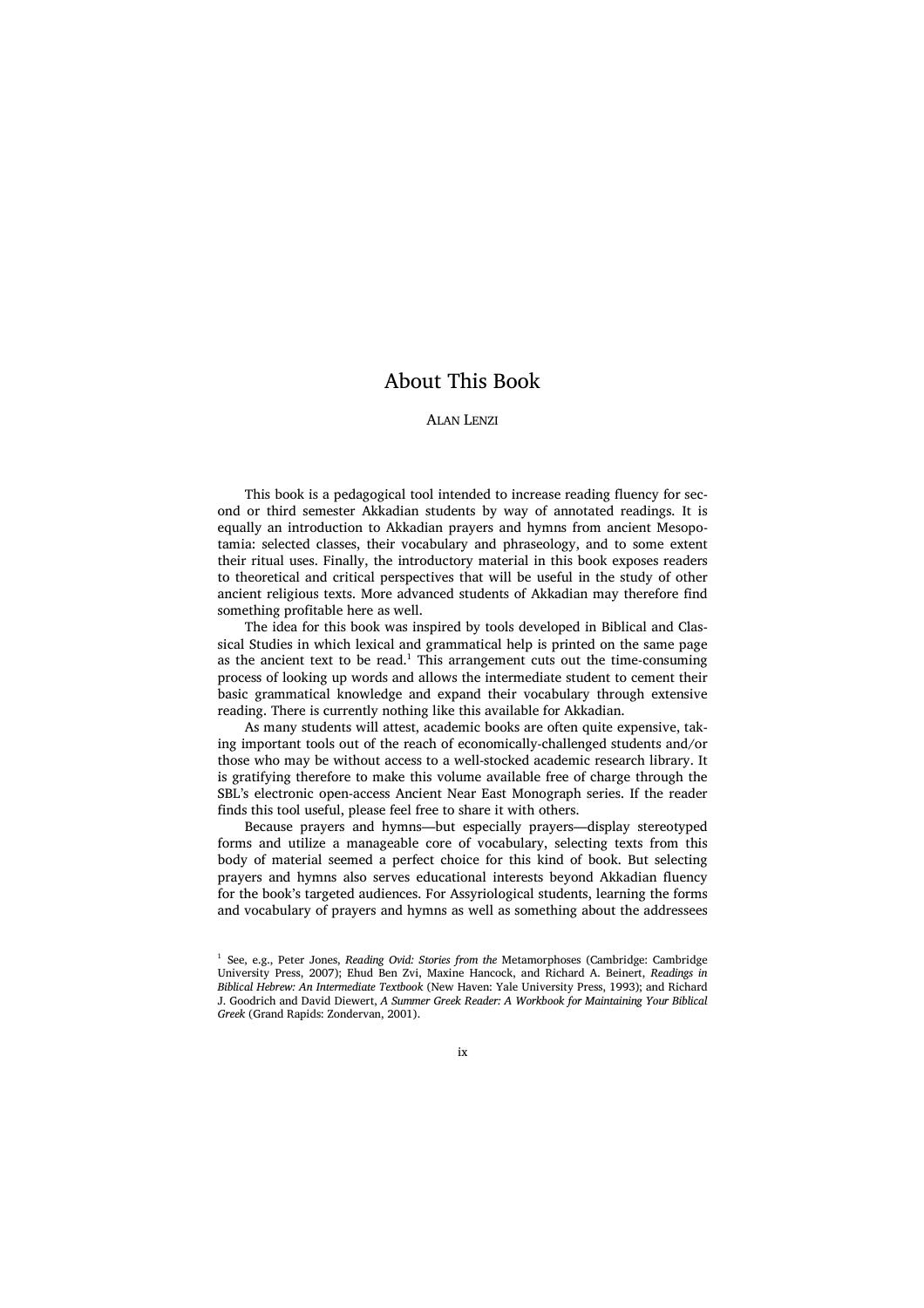of such is an important step toward gaining a broad familiarity with the Akkadian religious textual corpus. The contents and format of this book will facilitate acquiring that familiarity with relative ease, preparing them for advanced study. Although Classicists are increasingly taking an interest in Akkadian, the majority of non-Assyriological students who study Akkadian comes from the ranks of biblical scholarship. As there is a long history of interaction between Assyriology and Biblical Studies in the matter of prayers and hymns, selecting texts from this corpus again seemed to serve an important segment of Akkadian students. It is hoped that this volume will fill a gap in the available resources to these Akkadian students and spur other scholars on to produce similar pedagogical materials for different genres, especially historical inscriptions.

### THE SELECTION OF TEXTS IN THIS VOLUME:

There are a great many texts one might choose to include in a volume of Akkadian prayers and hymns. We have made our very limited selection according to a few guiding principles.

- 1. *Texts included in this volume represent several different kinds of Akkadian prayers*. Not every category of prayer is represented, but a good variety is offered. Due to the great number of extant shuilla- and incantation-prayers as well as their importance in both Assyriological research and the comparative work of biblical scholars, we have included a very generous selection from these categories. As hymns are not nearly as numerous and those preserved are often quite long (e.g., two hundred lines), only a couple of samples have been included. But as one will see, most prayers contain a hymnic element. So even when reading a prayer, one frequently will gain some exposure to the language of praise as well.
- 2. *Texts included in this volume reflect a wide variety of addressees*. We have included prayers to most of the high gods of the Mesopotamian pantheon (Enlil, Ashur, and Ninurta are obvious omissions) as well as examples of prayers to personal gods, familial ghosts, and materials used in the cult. Some deities are very richly represented among extant prayers (e.g., Shamash, Ishtar, and Marduk). We have reflected this popularity by including several prayers addressed to these gods.
- 3. *Texts included in this volume have a suitable modern edition available.* The treatments offered in this volume do not produce a new critical edition of the prayer or hymn under study. That epigraphic and text critical work has been done, freeing contributors to focus on helping students understand the grammar and meaning of the texts. Satisfying the first two criteria above, however, took precedence over this criterion. There are a few cases therefore in which contributors were forced to use a dated edition (e.g., from Erich Ebeling's *Die akkadische Gebetsserie "Handerhebung." Von neuem*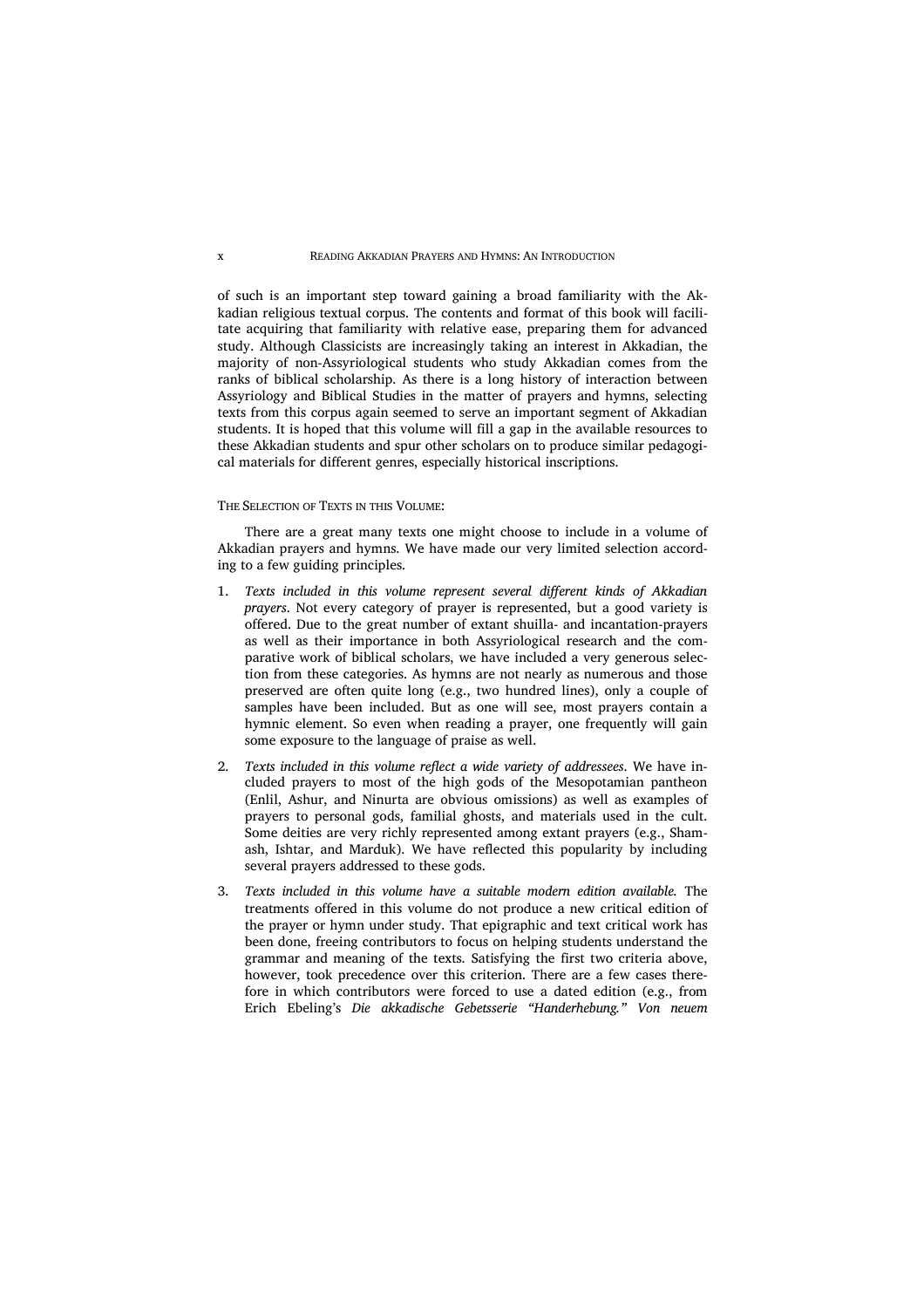*gesammelt und herausgegeben* (Berlin: Akademie-Verlag, 1953; abbreviated, Ebeling, *AGH*).<sup>2</sup>

- 4. *Texts included in this volume have accessible modern translations available.* Although each treatment includes a fresh translation, choosing to treat previously translated texts ensured that each text would be relatively wellunderstood. This gave contributors conversation partners in their annotations and offers students more resources for in-depth study.
- 5. *Texts included in this volume are written in either the Old Babylonian* (*OB*) *or Standard Babylonian* (*SB*) *dialects of the Akkadian language.* Prayers and hymns are preserved in various Akkadian dialects. But most students begin learning Akkadian with the OB dialect and then progress to SB. It seemed pedagogically appropriate therefore to include prayers in these two dialects (as opposed to also including some in Assyrian or peripheral dialects). As the greatest number of prayers and hymns are preserved in SB and most second year Akkadian students will be ready to read these, the SB prayers comprise the majority of texts treated in this volume.

### THE CONTENTS OF EACH TEXTUAL TREATMENT:

Each textual treatment in this volume is self-contained. A student can begin reading with text no. 13 ( $\langle$  $\uparrow$  $\uparrow$  $\uparrow$ ), for example, and have all the information necessary within the treatment to read and understand that text.<sup>3</sup> This feature allows students to read the prayers in any order; it also gives professors the flexibility to assign any sub-set of prayers in the volume without concern that the student will be missing something assumed from an earlier textual treatment. Although this manner of presentation results in significant overlap and repetition, this is pedagogically beneficial. Seeing the meanings of the same word over and over will help a student lock it into their memory. As the student's reading fluency increases, they can easily pass over glosses and annotations that are no longer necessary to them. Each treatment includes the following sections:

An introduction to the deity/entity addressed or praised An introduction to the prayer The text of the prayer or hymn in transliteration Notes on the text, including a normalization Comparative suggestions A translation in English The text of the prayer in a cuneiform font

<sup>&</sup>lt;sup>2</sup> One of the most pressing desiderata in Assyriological research related to prayers is a comprehensive edition of all of the known Akkadian shuillas.

<sup>&</sup>lt;sup>3</sup> Cross-referencing between treatments is limited, generally reserved for major issues or reference to deities.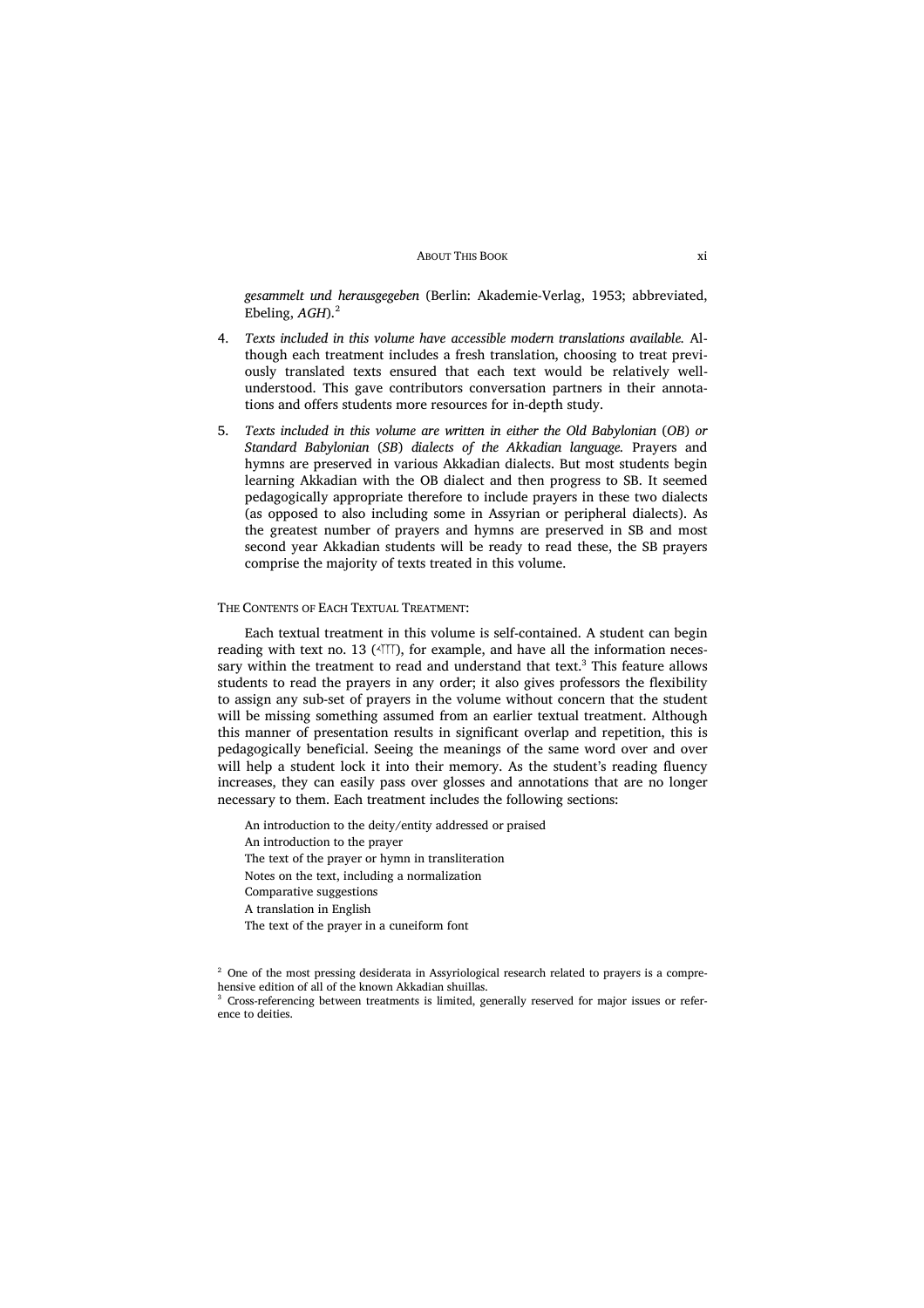**Deity.** Each treatment begins with a succinct introduction to the entity addressed or praised in the text. In most cases, this means an introduction to a deity. But in a few treatments, the addressee is undetermined (see the Prayer to Any God on page 447) or not a deity (as in the prayers to familial ghosts, see page 133, and salt, page 189). These introductions attempt to give something more than what one finds in Jeremy Black's and Anthony Green's useful book, *Gods, Demons and Symbols of Ancient Mesopotamia*, 4 but less than the very rich and technical entries in the *Reallexikon der Assyriologie* (*RlA*). Although the content of the introductions varies, the ones concerned with deities usually include a discussion of the deity's sphere of power, their position in the pantheon, their original city, the locations of their major temples, their relationships to other deities, their iconographic and astrological representations, and their divine number. The purpose of this section is to help the reader gain some familiarity with the deity so as to understand the broader context of the prayer. The reader who works through this book will have substantially enriched their knowledge of a variety of non-obvious beings from ancient Mesopotamia.

**The Prayer**. The second section of each treatment gives an introduction to the prayer or hymn under consideration. In the case of many SB prayers, these texts are identified by the name of the deity invoked followed by a number (e.g., Shamash 1 or Nusku 12). This identification convention follow Werner Mayer's catalog of incantation-prayers in his important work *Untersuchungen zur Formensprache der babylonischen "Gebetsbeschwörungen"* (abbreviated, Mayer, *UFBG*).<sup>5</sup> Although one might expect these introductions to vary due to each text's individual character, genre, or availability of data, they also vary due to the different interests of the contributing authors. Some contributors give more attention to the ritual uses of the particular text under discussion while others prefer to exposit the text's literary features and themes. This diversity of approach will benefit the reader by illustrating the diverse results various analytical and interpretive methods can produce. The one common denominator in all of the treatments is the identification of the structure of the prayer, that is, how it "works" rhetorically.

**Essential Bibliography**. After the two introductions, each treatment includes an essential bibliography for both the deity and the text treated. The full citation for works cited by author or by author and short title in the footnotes to the introductions will be found here. In the case of prayers and hymns, the bibliography includes references to the most recent edition, several translations, and an important work or two that has discussed the text at some length—if available. As the title of the section indicates, this is only *essential*  bibliography as judged by the contributors and the editor. It is not exhaustive.

<sup>4</sup> *An Illustrated Dictionary* (illustrations by Tessa Richards; Austin: University of Texas Press, 1992); henceforth, Black and Green.

<sup>&</sup>lt;sup>5</sup> Werner Mayer, *Untersuchungen zur Formensprache der babylonischen "Gebetsbeschwörungen" (Stu*dia Pohl: Series Maior 5; Rome: Pontifical Biblical Institute, 1976), 375–437.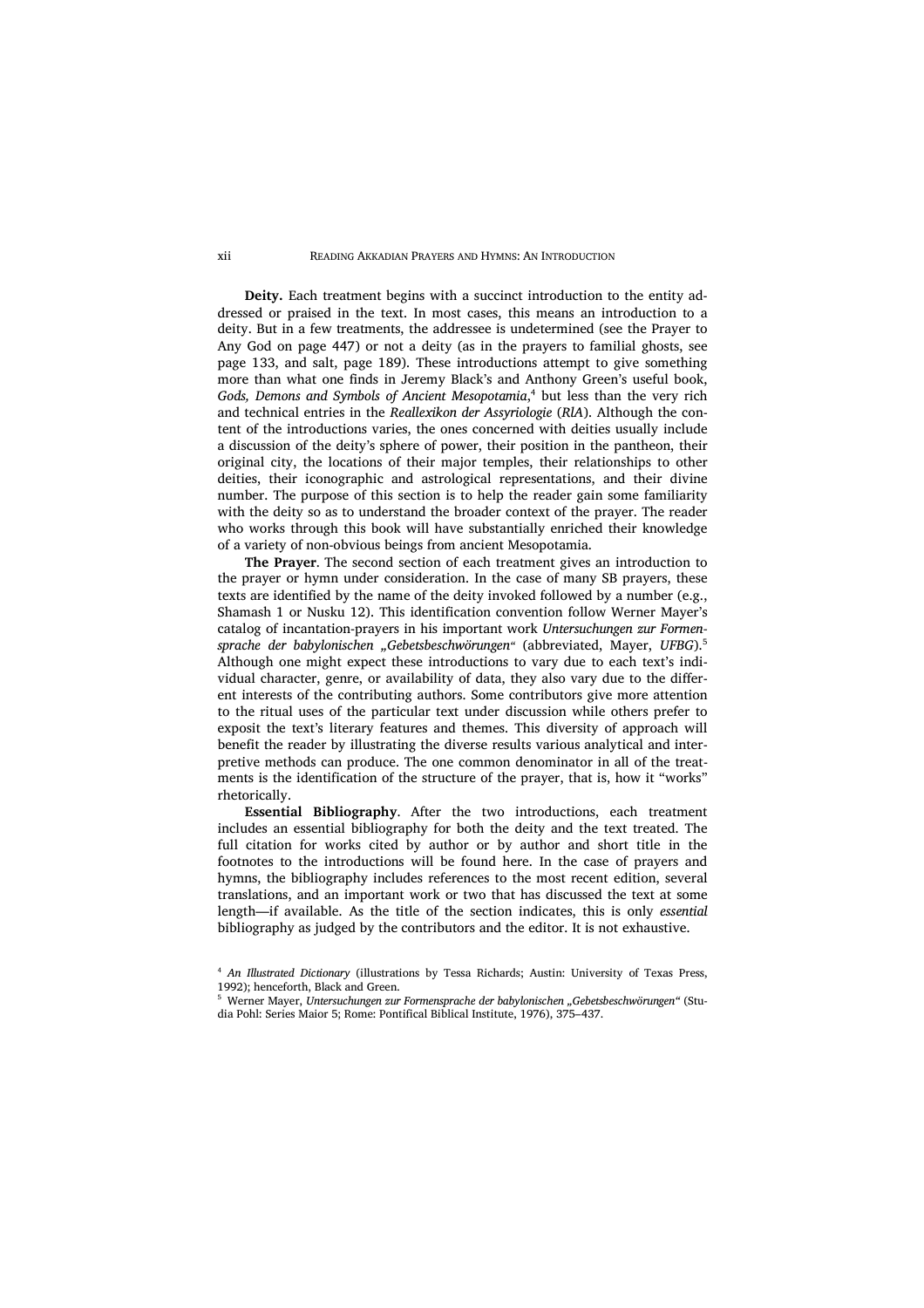*Edition:* Knowing the edition upon which the treatment's text is based was considered essential. Full publication information for each witness to or manuscript (MS) of the text was not deemed essential. Usually, one can consult the text's most recent edition to learn the identity of the various manuscripts (MSS, that is, tablets) that attest the text. And this will tell the reader where the tablets are housed and assist them in locating the pertinent hand copies or photos for further study. Generally, only in cases where the edition is very dated (e.g., when the only edition is in Ebeling's *AGH*) or is in press (e.g., the shuilla to Nisaba) has information about the tablets and/or their copies been included in the bibliography or its footnotes. Consulting tablets (deciphering or collating actual tablets and reading from photos or hand copies of tablets) is a very important part of Assyriological research and therefore an essential element of Assyriological training. The present volume, however, is not intended to be a handbook on cuneiform epigraphy or a manual on how to produce a critical edition. It is a tool to facilitate more fluent reading in Akkadian religious texts. For readers who want to learn more about the textual basis for an individual prayer, the best place to start is the most recently published critical edition.

*Translations:* References to the translations by Foster (English), Seux (French), and Falkenstein/von Soden (German), when available, are included among the essential bibliography, although contributors may choose to add others. Reference to these translators is made by way of their last name alone. Foster's translations may be found in Benjamin R. Foster, *Before the Muses: An Anthology of Akkadian Literature* (3d ed.; Bethesda: CDL Press, 2005); Seux's are in Marie-Joseph Seux, *Hymnes et Prieres aux Dieux de Babylonie et d'Assyrie* (Paris: Les Éditions de Cerf, 1976); and von Soden's (in one of our prayers, Falkenstein's) are in Adam Falkenstein and Wolfram von Soden, *Sumerische und akkadische Hymnen und Gebete* (Die Bibliothek der Alten Welt; Stuttgart: Artemis-Verlag Zürich, 1953), 233–407. For students interested in digging deeper into the text of a prayer or hymn, these translations, especially Foster and Seux, are a treasure trove of useful information, often offering different understandings of the text, pointing to further bibliography, and sometimes including new witnesses discovered since the production of the text's critical edition.

**The Text in Transliteration**. Anyone wishing to utilize Akkadian in their research will encounter the language in transliteration, that is, in a sign for sign system of notation using Latin letters and various diacritical marks. The center piece of each treatment therefore is the text of the prayer or the hymn in transliteration. The text is printed a few lines at a time at the top of the page.

The text utilized in each treatment generally follows the reconstruction of the most recent critical edition with one major exception: in order to avoid overloading the student's eye with epigraphic technicalities, *half-brackets in the editions were ignored*. Moreover, no textual apparatus is included and there has been no attempt to provide in the notes a comprehensive discussion of all of the variants in all of the MSS of each prayer or hymn. Such would have transformed this work into something quite different. Occasionally, a departure from the critical edition's reconstructed text is identified in a note at the foot of the page. Depar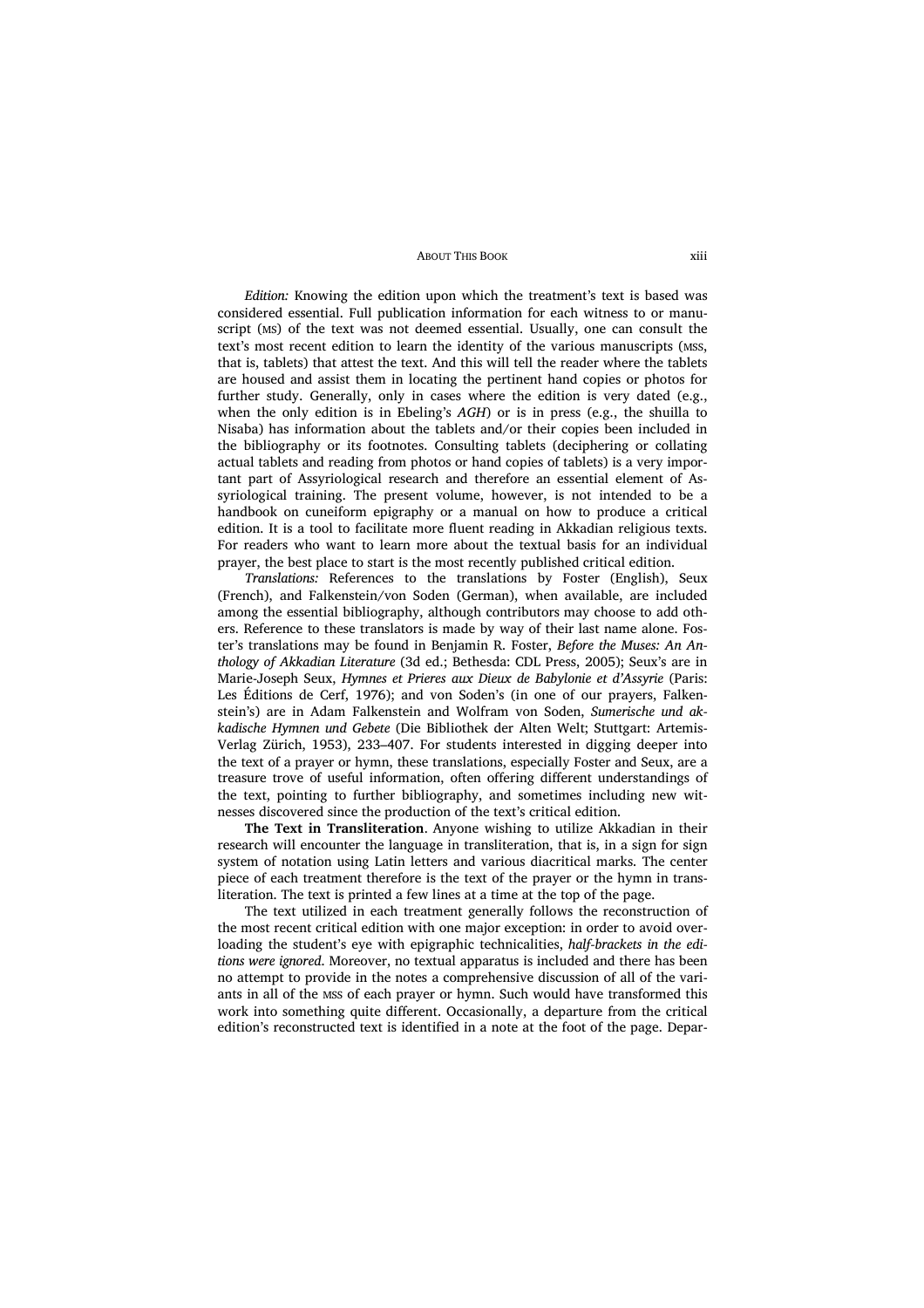tures may be something as simple as selecting a variant reading rather than the one preferred by the critical edition because the variant provided a pedagogically advantageous text. For example, the edition may have selected the harder reading (*lectio difficilior*) when deciding between variants whereas the contributor to this volume preferred the one best suited to a pedagogical context. In other cases, the critical edition required the contributors to make a decision about which lines to include and which lines to exclude. For example, various MSS of a prayer may preserve a self-introduction formula at different places in the prayer or one MS may insert an *attalû-*formula while others lack it. If the critical edition did not reconstruct an "original" text (as, e.g., in the editions for Sin 1 and the Universal Namburbi), the contributors had to make decisions about what would be used in their treatment and what would be excluded. It must be emphasized therefore that *the texts used in this edition are no substitute for the consultation and careful study of a modern critical edition and the individual witnesses that preserve the text*. For readers who want to understand the textual diversity of a given prayer or take their study of its text to an advanced level, they *absolutely must* consult the text's modern critical edition.

A word should also be said here about the use of sequential line numbering in the presentation of the texts. Critical editions may reconstruct line numbers based on what the editor has chosen as the primary textual witness (usually dubbed MS A). This, for example, was the procedure used by Werner Mayer in the selection of prayers he edited at the back of *UFBG* (439–541). In other cases, the editor contrives a system of line numbering that makes the best sense of the preserved, perhaps fragmentary witnesses and allows for designating what the editor deems secondary. When variant lines occur, they are given number-letter designations (e.g., 7a and 7b would occur after line 7 of the main text) or simply placed in a footnote. The potential for confusion in this diversity of methods in text editions is compounded by the fact that some texts are part of a larger, multi-tablet work. For example, the prayers to salt and to Girra included in this volume come from the eight-tablet, anti-witchcraft series called *Maqlû*, "burning," and the hymn to Marduk comes from the four-tablet poem *Ludlul bēl nēmeqi*. The texts of these prayers are properly referenced by the tablet in which the text occurs and then the line number on that tablet (e.g., I 1–40, which means Tablet I, lines 1 through 40).

For pedagogical purposes, a simplified consistent numbering method was decided upon. Throughout the volume, each treatment begins with line number 1 and proceeds sequentially to the text's end, even when the critical edition or the position of the text in a multi-tablet series indicated otherwise. There is only one exception to this practice. In the Universal Namburbi, there is a gap (due to a tablet break) of undetermined length in the middle of the text (see page 412). When the text resumes, the line numbering in this treatment begins with 1ʹ. As is standard in Assyriological literature, the prime marker (ʹ) indicates that the absolute line numbering cannot be determined due to a lack of evidence among the witnesses (because of a break on a tablet).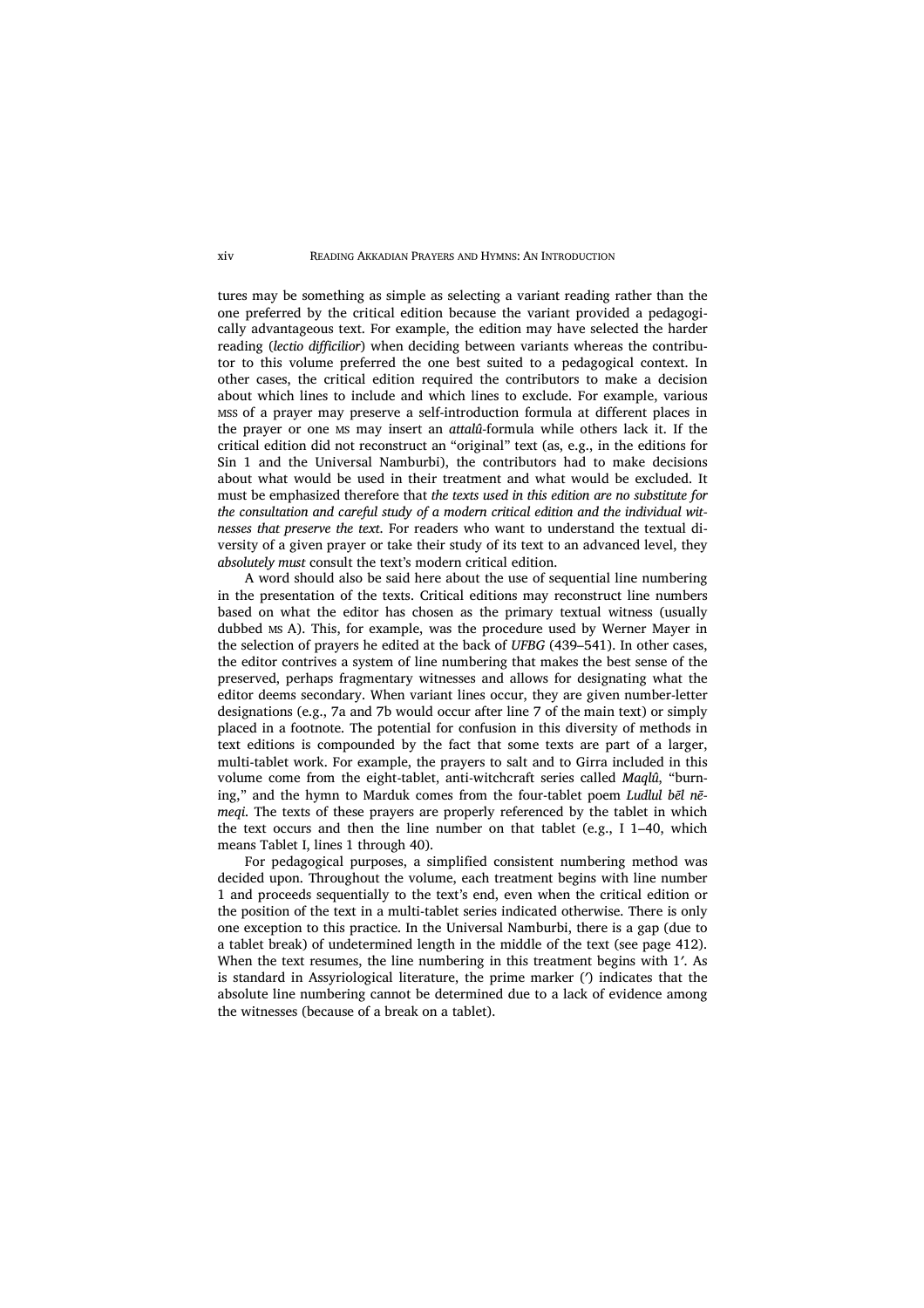**Annotations.** At the foot of the page are brief notes on each line of Akkadian text. Every logogram in the text is given its Akkadian equivalent and the first occurrence of each word in the prayer or hymn is defined briefly.<sup>6</sup> At the discretion of the contributor, grammatical and syntactical help is provided for difficult forms or complex sentences. In many notes, the contributor also offers brief commentary that may highlight a literary feature, a ritual gesture, and/or a broader textual, linguistic, or cultural item suggested by the text. At the end of each note the text of the Akkadian line is given again in normalized Akkadian, that is, in a Latin-character transcription that approximates how the language would have sounded in ancient times. This normalization is intended to help clarify the grammar of the line.

Assyriologists have differing ideas about how to normalize an Akkadian sentence. Even the dictionaries disagree sometimes about the normalization of individual words (e.g., they often disagree about vowel length and doubled consonants). For consistency's sake, contributors were asked to follow John Huehnergard's system of normalization as practiced in his popular pedagogical grammar, *A Grammar of Akkadian*, 2d ed.,<sup>7</sup> and the normalization of words according to the handbook dictionary most students will use in their early studies: *A Concise Dictionary of Akkadian* (*CDA,*<sup>8</sup> based on von Soden's *AHw*<sup>9</sup> ). But there is an important caveat with regard to the latter's use. Unlike the *CDA*, which always gives the lemma in OB form, the glossed words and normalized lines of text in this volume always use OB forms in OB texts and SB forms in SB texts (e.g., *amātu* instead of *awātum* in SB texts). An alternate normalization or the OB form is sometimes given alongside an Akkadian word that is glossed in the notes. The alternates are given in order to facilitate looking these words up in the *Chicago Assyrian Dictionary* (CAD)<sup>10</sup>—the indispensible reference lexicon of the Akkadian language—or the OB-based *CDA*. After gaining some familiarity with the basic sound changes from OB to SB Akkadian (see Huehnergard's Appendix D) and some practice, navigating through these minor differences and disagreements among the dictionaries will be no trouble.

Another point about normalization requires our brief attention. SB Akkadian shows more freedom in the use of case-endings (final vowels) on substantives

8 Jeremy Black, Andrew George, and Nicholas Postgate, ed. (SANTAG 5; Wiesbaden: Harrssowitz Verlag, 1999). For addenda, corrigenda, and supporting bibliography, go to:

http://www.trin.cam.ac.uk/cda\_archive/default.htm.

<sup>10</sup> The Assyrian Dictionary of the Oriental Institute of the University of Chicago (Chicago: Oriental Institute, 1956–2011). Electronic versions of this multi-volume, standard reference dictionary are freely available for download as PDF files at the following URL: http://oi.uchicago.edu/research/pubs/catalog/cad/.

<sup>6</sup> Given the multiple contributors to the volume and the varied contexts in which words are used, the editor has not attempted a thorough standardization of the meanings of words that recur frequently.

<sup>7</sup> HSS 45; Cambridge: Harvard Semitic Museum / Winona Lake: Eisenbrauns, 2005.

<sup>9</sup> Wolfram von Soden, *Akkadisches Handwörterbuch*, 3 Vols. (Wiesbaden: Harrassowitz Verlag, 1972–1985).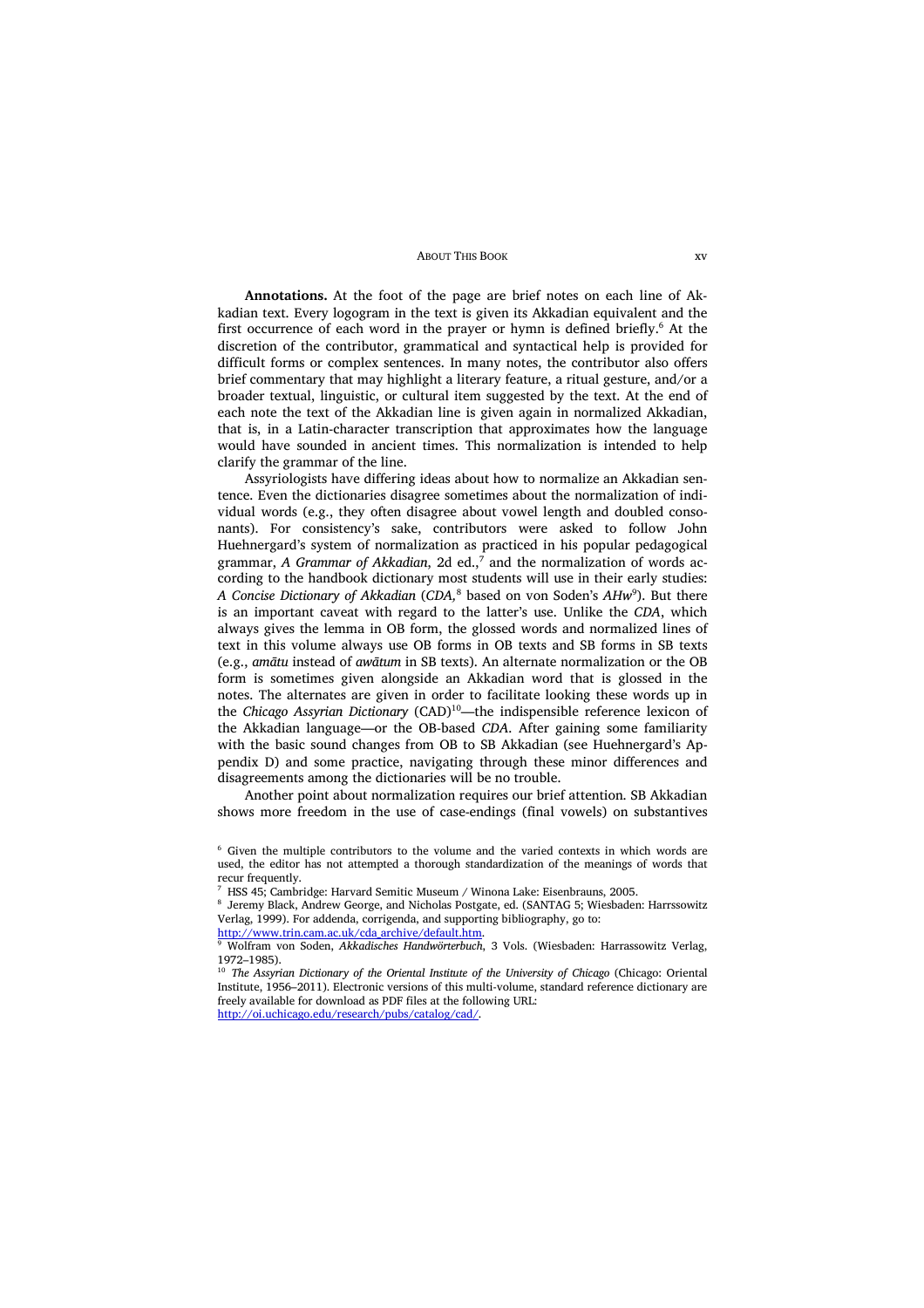than does OB Akkadian. Late copies of SB compositions (from, e.g., Babylon, Sippar, and Uruk) show even more freedom—some might say disarray—in this respect. Normalizations in this volume have not forced these texts to conform to OB grammatical expectations. The case ending in the text at the top of the page is also adopted in the normalization in the notes. If the tablet reads a genitive where one expects an accusative, the normalization will show the genitive. The contributors often alert the student to these instances in their grammatical comments.

**Comparative Suggestions.** Comparativism may have fallen out of style in many fields (due to Postmodernism's particularism and the many pitfalls inherent in comparative practices) but it continues unabated among Akkadianreading biblical scholars.<sup>11</sup> Given the series and publisher of the present volume, it seemed appropriate to include in each treatment a section in which the contributor offers ideas about how the Akkadian prayer might tie in to biblical literature on a linguistic, thematic, or cultural (including religious) level. Assyriological students may not be interested in this section. It is easily skipped. Biblical students may wish for more. That is often facilitated by references to the biblical text and/or secondary literature. It should be emphasized that contributors were instructed to offer only brief *suggestions* not fully developed arguments, which could easily—but were not allowed to—over-shadow the entire treatment.

**Translation.** The translations offered for each text in this volume tend toward the literal side of the translation spectrum. They are not intended to be polished, literary renderings. A literal-tending translation gives the reader one more layer of help to understand the Akkadian grammar. As the reader advances in their knowledge of Akkadian, their translations should progress toward a more sophisticated translation technique. In fact, we encourage readers to rework the translations offered here in light of their own interpretive decisions and as their Akkadian fluency increases.<sup>12</sup>

 $11$  For an important essay that argues for the continued usefulness of the comparative method in Religious Studies, see Jonathan Z. Smith, "In Comparison a Magic Dwells," in his *Imagining Religion: From Babylon to Jonestown* (Chicago Studies in the History of Judaism; Chicago and London: University of Chicago Press, 1982), 19–35. A more recent book that builds on Smith's view (actually reprinting his essay in full on pp. 23–44) is Kimberley C. Patton and Benjamin C. Ray, *A Magic Still Dwells: Comparative Religion in the Postmodern Age* (Berkeley: University of California Press, 2000).

<sup>&</sup>lt;sup>12</sup> A brief note about inclusive language: Throughout the prayers, the supplicant is referred to in Akkadian with masculine singular pronouns. Although in some cases, it is clear that the supplicant is a man, there is no conclusive evidence known to me that the supplicant in all prayers was always male. Since the masculine grammatical gender was the default gender and since it seems unlikely to me that women never prayed or needed the services of an exorcist, it seems reasonable to believe women prayed other prayers besides those dealing with specifically women's issues (e.g., Ishtar 28 and 29). Rather than cluttering up the text with "he or she" or "her/him," etc. when referring to the supplicant, I have advised contributors to use the pronouns "they, them, their, theirs." For justification of using a third person plural pronoun as a gender neutral third person singular pronoun, see the online dictionary maintained by Oxford University Press at this address: http://oxforddictionaries.com/page/384 (accessed last, March 12, 2011). On the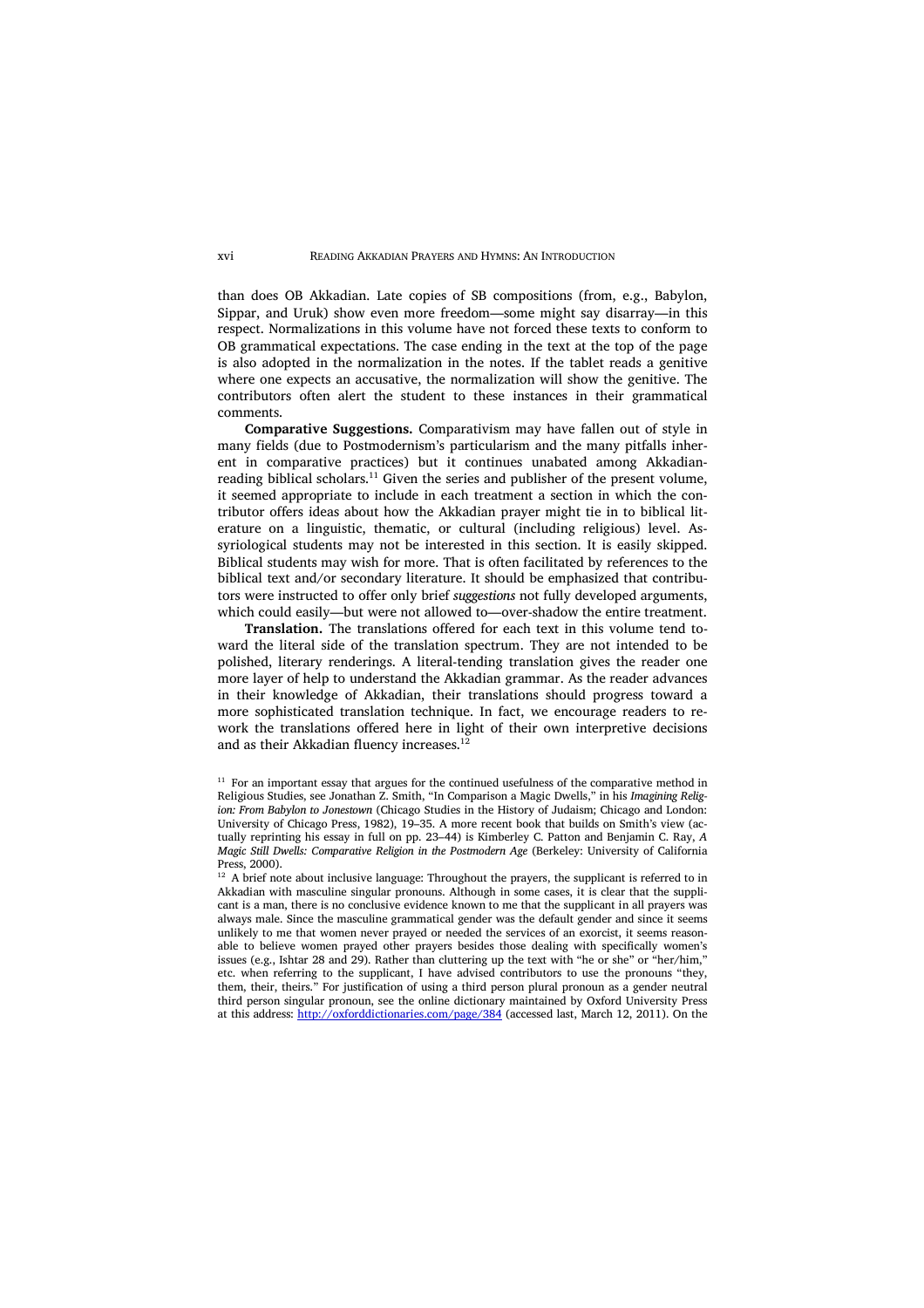**Cuneiform.** At the end of each treatment the Akkadian text is presented in a Unicode cuneiform font. Unlike the sophisticated shading of signs in the most recent volumes of the State Archives of Assyria Cuneiform Text (SAACT) series, there is no indication of restored or broken signs. The available Unicode fonts did not allow this kind of precision. Moreover, in some cases, the signs are not quite perfectly shaped. The cuneiform is given here simply so readers can practice their knowledge of the script. This neat, uniform presentation of the text in cuneiform is, of course, no substitute for reading from hand copies, photos of tablets, and eventually the tablets themselves. The reality on the tablets is much messier and, on first glance at least, more chaotic than anything a handbook can teach.

The font used for OB texts, Santakku, is based on the OB cursive sign list. The SB font is called Assurbanipal, based on the Neo-Assyrian inventory of signs. Both fonts were created by Sylvie Vanséveren at the Université Libre de Bruxelles.<sup>13</sup> Students wishing to work from the cuneiform are encouraged to print out a hardcopy of the pages containing this section and use it in tandem with the transliteration and notes.

other hand, and despite the inconsistency, we have not rendered *māru*, "son," in an inclusive manner when it appears in the phrase *annanna mār annanna*, "so-and-so, son of so-and-so."

 $13$  The fonts are embedded in the PDF file and should display properly without installing the font. If, however, one wishes to obtain the fonts for other uses, they may be downloaded at the following URL:

http://www.hethport.uni-wuerzburg.de/cuneifont/Unicode%20fonts%20for%20Cuneiform.html (last accessed February 15, 2011).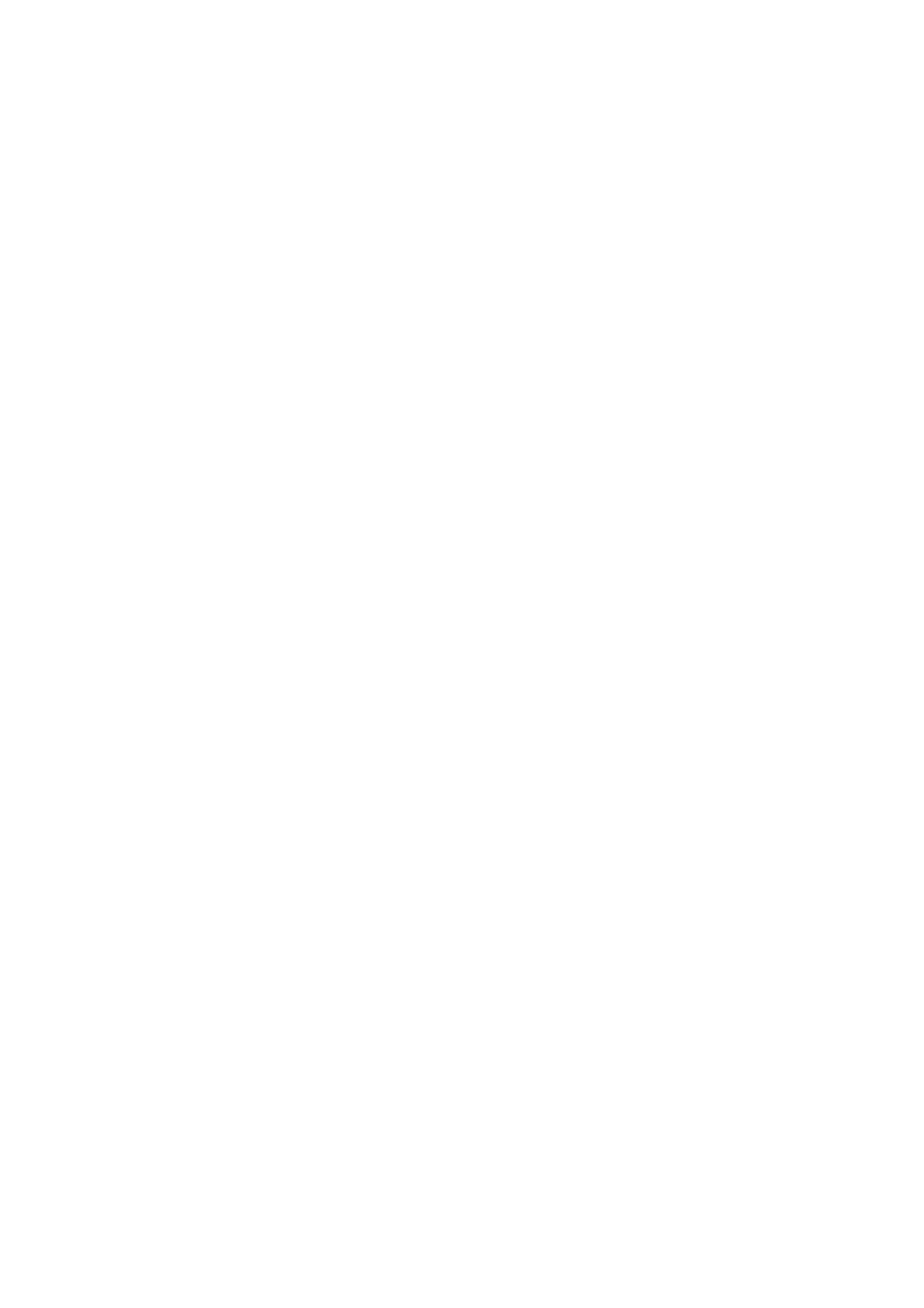## Abbreviations

| <b>Textual Symbols</b> |                                                                               |
|------------------------|-------------------------------------------------------------------------------|
| Ţ                      | Scribal error: incorrect sign in ancient text                                 |
| ?                      | Uncertain sign or text                                                        |
| $\Box$                 | Break in text: proposed reconstructed text is placed inside                   |
| $\langle$ $>$          | Scribal omission: sign inserted by modern author; corrects text               |
| $\ll$ $\gg$            | Scribal addition: an unnecessary sign written by ancient author; delete       |
| $\Omega$               | In a translation, words unrepresented in the original language: provided to   |
|                        | clarify meaning                                                               |
| General                |                                                                               |
| AB                     | Assyriologische Bibliothek                                                    |
| AB                     | Anchor Bible Commentary Series                                                |
| AbB                    | Altbabylonische Briefe in Umschrift und Übersetzung                           |
| ABD                    | David Noel Freedman, ed. The Anchor Bible Dictionary. 6 Vols. New York:       |
|                        | Doubleday, 1992.                                                              |
| <b>ABRT</b>            | James A. Craig. Assyrian and Babylonian Religious Texts. 2 Vols. AB 13.       |
|                        | Leipzig: Hinrichs, 1895-1897.                                                 |
| acc.                   | accusative                                                                    |
| adj.                   | adjective                                                                     |
| <b>ADFUW</b>           | Ausgrabungen der Deutschen Forschungsgemeinschaft in Uruk-Warka               |
| <b>AEAD</b>            | Simo Parpola, ed. Assyrian-English-Assyrian Dictionary. Helsinki: The Neo-    |
|                        | Assyrian Text Corpus Project, 2007.                                           |
| AEM I/1                | Jean-Marie Durand. Archives Épistolaires de Mari I/1. ARM 26. Paris: Edi-     |
|                        | tions Recherche sur le Civilisations, 1988.                                   |
| AfO                    | Archiv für Orientforschung                                                    |
| AHw                    | Wolfram von Soden, Akkadisches Handwörterbuch, 3 Vols, Wiesbaden: Har-        |
|                        | rassowtiz, 1972-1985.                                                         |
| Akk.                   | Akkadian                                                                      |
| <b>ALASP</b>           | Abhandlungen zur Literatur Alt-Syren-Palästinas und Mesopotamiens             |
| AnBib                  | Analecta biblica                                                              |
| ANET <sup>3</sup>      | James B. Pritchard, ed. Ancient Near Eastern Texts Relating to the Old Testa- |
|                        | ment. 3d ed. Princeton: Princeton University Press, 1969.                     |
| AnSt                   | Anatolian Studies                                                             |
| AO                     | Der Alte Orient                                                               |
| AO                     | Tablets in the collection of the Louvre, Paris                                |
| AOAT                   | Alter Orient und Altes Testament                                              |
| AoF                    | Altorientalische Forschungen                                                  |
| ARM                    | Archives royales de Mari                                                      |
| ASSF                   | Acta Societatis Scientiarum Fennicae                                          |
| BaghM                  | Baghdader Mitteilungen                                                        |
| BAM                    | Franz Köcher. Die babylonisch-assyrische Medizin in Texten und Unter-         |
|                        | suchungen. 6 Vols. Berlin: de Gruyter, 1963-1980.                             |
| BН                     | <b>Biblical Hebrew</b>                                                        |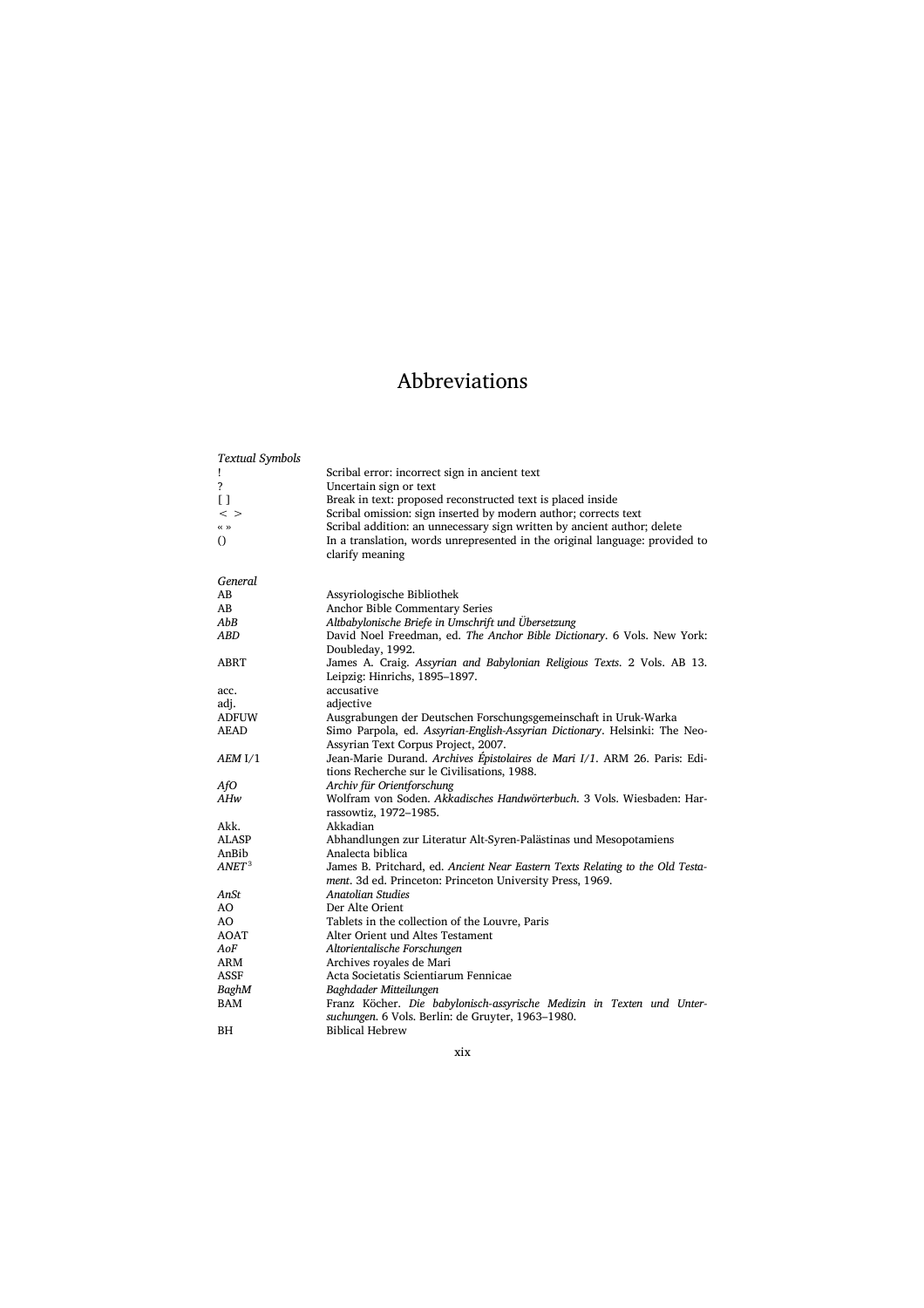| XX                         | READING AKKADIAN PRAYERS AND HYMNS: AN INTRODUCTION                                                                                                                                                                  |
|----------------------------|----------------------------------------------------------------------------------------------------------------------------------------------------------------------------------------------------------------------|
| BHS                        | Karl Elliger and Willhelm Rudolph, ed. Biblia Hebraica Stuttgartensia. 5th<br>ed. Stuttgart: German Bible Society, 1990.                                                                                             |
| BibOr                      | Biblica et Orientalia                                                                                                                                                                                                |
| BiOr                       | Bibliotheca orientalis                                                                                                                                                                                               |
| Borger, MZL                | Rykle Borger. Mesopotamisches Zeichenlexikon. AOAT 305. Münster: Ugarit-<br>Verlag, 2004.                                                                                                                            |
| BM                         | Tablets from the British Museum                                                                                                                                                                                      |
| <b>BSOAS</b>               | Bulletin of the School of Oriental and African Studies                                                                                                                                                               |
| BZ.                        | Biblische Zeitschrift                                                                                                                                                                                                |
| CAD                        | A. Leo Oppenheim, Erica Reiner, Martha Roth, ed. The Assyrian Dictionary<br>of the University of Chicago. Chicago: The Oriental Institute, 1956-2011.                                                                |
| <b>CANE</b>                | Jack M. Sasson, ed. Civilizations of the Ancient Near East. 4 Vols. New York:<br>Scribner, 1995.                                                                                                                     |
| CBQ                        | Catholic Biblical Quarterly                                                                                                                                                                                          |
| <b>CBQMS</b><br><b>CBS</b> | Catholic Biblical Quarterly Monograph Series<br>Tablets in the University Museum, Philadelphia                                                                                                                       |
| <b>CDA</b>                 | Jeremy Black, Andrew George, and Nicholas Postgate, ed. A Concise Dic-                                                                                                                                               |
| <b>CDLI</b>                | tionary of Akkadian. SANTAG 5. Wiesbaden: Harrassowitz, 1999.<br>Cuneiform Digital Library Initiative                                                                                                                |
| col.                       | Column                                                                                                                                                                                                               |
| COS                        | William H. Hallo, ed. The Context of Scripture. 3 Vols. Leiden: Brill, 1997-<br>2003.                                                                                                                                |
| <b>CRRAI</b>               | Comptes rendus de la Rencontre assyriologique internationale                                                                                                                                                         |
| CT                         | Cuneiform Texts from Babylonian Tablets in the British Museum, 58 Volumes                                                                                                                                            |
| <b>CThW</b>                | Calwer Theologische Monographien                                                                                                                                                                                     |
| <b>CUSAS</b>               | Cornell University Studies in Assyriology and Sumerology                                                                                                                                                             |
| <b>DDD</b>                 | Karel van der Toorn et al, ed. Dictionary of Deities and Demons in the Bible,<br>2d ed. Leiden: Brill / Grand Rapids: Eerdmans, 1999.                                                                                |
| DN                         | Divine Name                                                                                                                                                                                                          |
| d                          | dual                                                                                                                                                                                                                 |
| EA                         | El Amarna tablet                                                                                                                                                                                                     |
| <b>FAE</b>                 | Enūma Anu Enlil<br>Erich Ebeling. Die akkadische Gebetsserie "Handerhebung." Von neuem                                                                                                                               |
| Ebeling, AGH               | gesammelt und herausgegeben. Deutsche Akademie der Wissenschaften zu<br>Berlin. Institut für Orientforschung. Veröffentlichung 20. Berlin: Akademie-<br>Verlag, 1953.                                                |
| Ebeling, TuL               | Erich Ebeling. Tod und Leben nach den Vorstellungen der Babylonier. I. Teile:<br>Texte. Berlin: de Gruyter, 1931.                                                                                                    |
| ED                         | Early Dynastic                                                                                                                                                                                                       |
| $EJ^2$                     | Fred Skolnik and Michael Berenbaum, ed. Encyclopaedia Judaica. 2d ed. 22<br>Vols. Detroit: Macmillan, 2007.                                                                                                          |
| ER                         | Mircea Eliade, Charles J. Adams et al, ed. Encyclopedia of Religion. 16 Vols.<br>New York: Macmillan, 1987.                                                                                                          |
| <b>ET</b>                  | <b>English Translation</b>                                                                                                                                                                                           |
| f, fem.                    | feminine                                                                                                                                                                                                             |
| <b>FAT</b>                 | Forschungen zum Alten Testament                                                                                                                                                                                      |
| <b>FOTL</b>                | Forms of Old Testament Literature                                                                                                                                                                                    |
| GAG                        | Wolfram von Soden. Grundriss der akkadischen Grammatik. 3d ed. Rome:<br>Pontifical Biblical Institute, 1995.                                                                                                         |
| <b>HALOT</b>               | Ludwig Koehler, Walter Baumgartner, and Johann Jakob Stamm, ed. The<br>Hebrew and Aramaic Lexicon of the Old Testament in English. Study Edition.<br>Translated by M. E. J. Richardson. 2 Vols. Leiden: Brill, 2001. |
| <b>HBS</b>                 | Herders biblische Studien                                                                                                                                                                                            |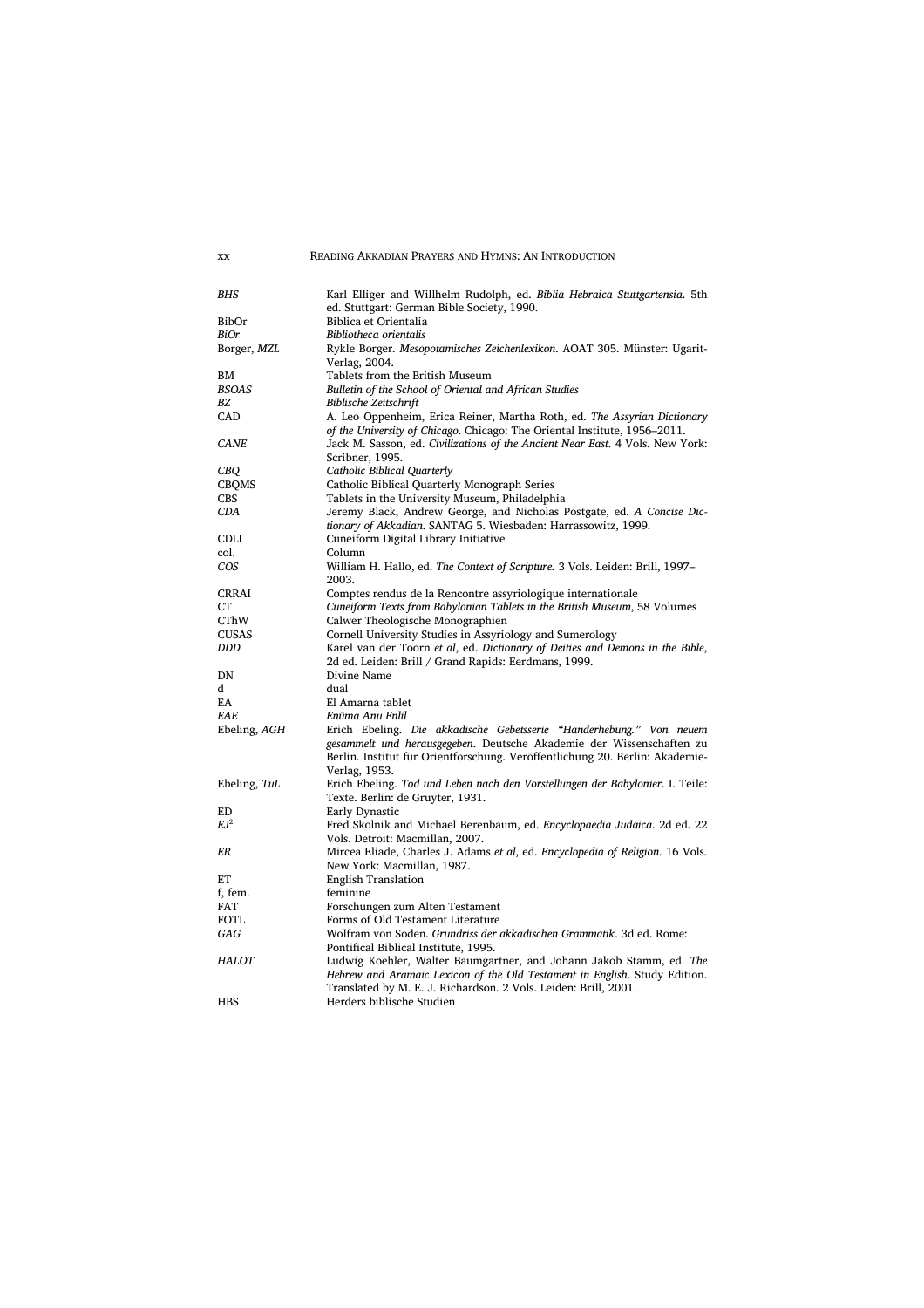ABBREVIATIONS xxi

| Hecker, TUAT II/5   | Willhelm H. Ph. Römer and Karl Hecker. Lieder und Gebete, fascicle 1,<br>Religiöse Texte, vol. 2, Texte aus der Umwelt des Alten Testaments.<br>Gütersloh: Gütersloher Verlagshaus Gerd Mohn, 1989. |
|---------------------|-----------------------------------------------------------------------------------------------------------------------------------------------------------------------------------------------------|
| HKL                 | Rykle Borger. Handbuch der Keilschrift Literatur. 3 Vols. Berlin: de Gruyter,<br>1967-1975.                                                                                                         |
| <b>HSM</b>          | Tablets in the Harvard Semitic Museum                                                                                                                                                               |
| <b>HSS</b>          | <b>Harvard Semitic Studies</b>                                                                                                                                                                      |
| <b>HTR</b>          | Harvard Theological Review                                                                                                                                                                          |
| <b>HUCA</b>         | Hebrew Union College Annual                                                                                                                                                                         |
| Hunger, BAK         | Hermann Hunger. Babylonische und assyrische Kolophone. AOAT 2. Kevelaer:                                                                                                                            |
|                     | Butzon & Bercker / Neukirchen-Vluyn: Neukirchener, 1968.                                                                                                                                            |
| <b>IBRSup</b>       | Institute of Biblical Research Supplement                                                                                                                                                           |
| IEJ                 | Israel Exploration Journal                                                                                                                                                                          |
| IM                  | Tablets in the Iraq Museum (Baghdad)                                                                                                                                                                |
| impv.               | imperative                                                                                                                                                                                          |
| inf.                | infinitive                                                                                                                                                                                          |
| <i>JANER</i>        | Journal of Ancient Near Eastern Religion                                                                                                                                                            |
| <i>JANES</i>        | Journal of the Ancient Near Eastern Society                                                                                                                                                         |
| JAOS                | Journal of the American Oriental Society                                                                                                                                                            |
| JBL                 | Journal of Biblical Literature                                                                                                                                                                      |
| JCS                 | Journal of Cuneiform Studies                                                                                                                                                                        |
| <i><b>JESHO</b></i> | Journal of the Economic and Social History of the Orient                                                                                                                                            |
| <i>JNES</i>         | Journal of Near Eastern Studies                                                                                                                                                                     |
| JRAS                | Journal of the Royal Asiatic Society                                                                                                                                                                |
| <b>JSOTSup</b>      | Journal for the Study of the Old Testament Supplement Series                                                                                                                                        |
| <i>JSOT</i>         | Journal for the Study of the Old Testament                                                                                                                                                          |
| <b>JSP</b>          | Journal for the Study of the Pseudepigrapha                                                                                                                                                         |
| JSS                 | Journal of Semitic Studies                                                                                                                                                                          |
| К.                  | Tablets from the Kuyunjik Collection of the British Museum                                                                                                                                          |
| KAI                 | H. Donner and W. Röllig, ed. Kanaanäische und aramäische Inschriften. 2d                                                                                                                            |
|                     | ed. Wiesbaden: Harrassowitz, 1966-1969.                                                                                                                                                             |
| KAR                 | Erich Ebeling. Keilschrifttexte aus Assur religiösen Inhalts. 2 Vols. WVDOG                                                                                                                         |
|                     | 28, 34. Leipzig: Heinrichs, 1915.                                                                                                                                                                   |
| KAV                 | Otto Schroeder. Keilschrifttexte aus Assur verschiedenen Inhalts. WVDOG 35.                                                                                                                         |
|                     | Leipzig: Heinrichs, 1920.                                                                                                                                                                           |
| King, BMS           | Leonard W. King, ed. Babylonian Magic and Sorcery. Being 'The Prayers of the                                                                                                                        |
|                     | Lifting of the Hand'. The Cuneiform Texts of a Group of Babylonian and Assyr-                                                                                                                       |
|                     | ian Incantations and Magical Formulae Edited with Transliterations and Full                                                                                                                         |
|                     | Vocabulary from Tablets of the Kuyunjik Collections Preserved in the British                                                                                                                        |
|                     | Museum. London: Luzac, 1896.                                                                                                                                                                        |
| KTU                 | M. Dietrich, O. Loretz, and J. Sanmartín, ed. Die keilalphabetischen Texte aus                                                                                                                      |
|                     | Ugarit. AOAT 24/1. Kevelaer: Butzon & Bercker / Neukirchen-Vluyn:                                                                                                                                   |
|                     | Neukirchener, 1976.                                                                                                                                                                                 |
| Kunstmann, BGB      | Walter G. Kunstmann. Die babylonische Gebetsbeschwörung. Leipziger semiti-                                                                                                                          |
|                     | sche Studien, n. F. 2. Leipzig: Hinrichs, 1932.                                                                                                                                                     |
| <b>LKA</b>          | Erich Ebeling. Literarische Keilschrifttexte aus Assur. Berlin: Akademie-Ver-                                                                                                                       |
|                     |                                                                                                                                                                                                     |
| Loretz-Mayer,       | lag, 1953.<br>Oswald Loretz and Werner R. Mayer. Šu-íla-Gebete: Supplement zu L. W. King:                                                                                                           |
| <b>AOAT 34</b>      | Babylonian Magic and Sorcery. AOAT 34. Kevelaer: Butzon & Bercker /                                                                                                                                 |
|                     | Neukirchen-Vluyn: Neukirchener, 1978.                                                                                                                                                               |
| LSS                 | Leipziger semitische Studien                                                                                                                                                                        |
| <b>LXX</b>          | Septuagint                                                                                                                                                                                          |
|                     | masculine                                                                                                                                                                                           |
| m, masc.            |                                                                                                                                                                                                     |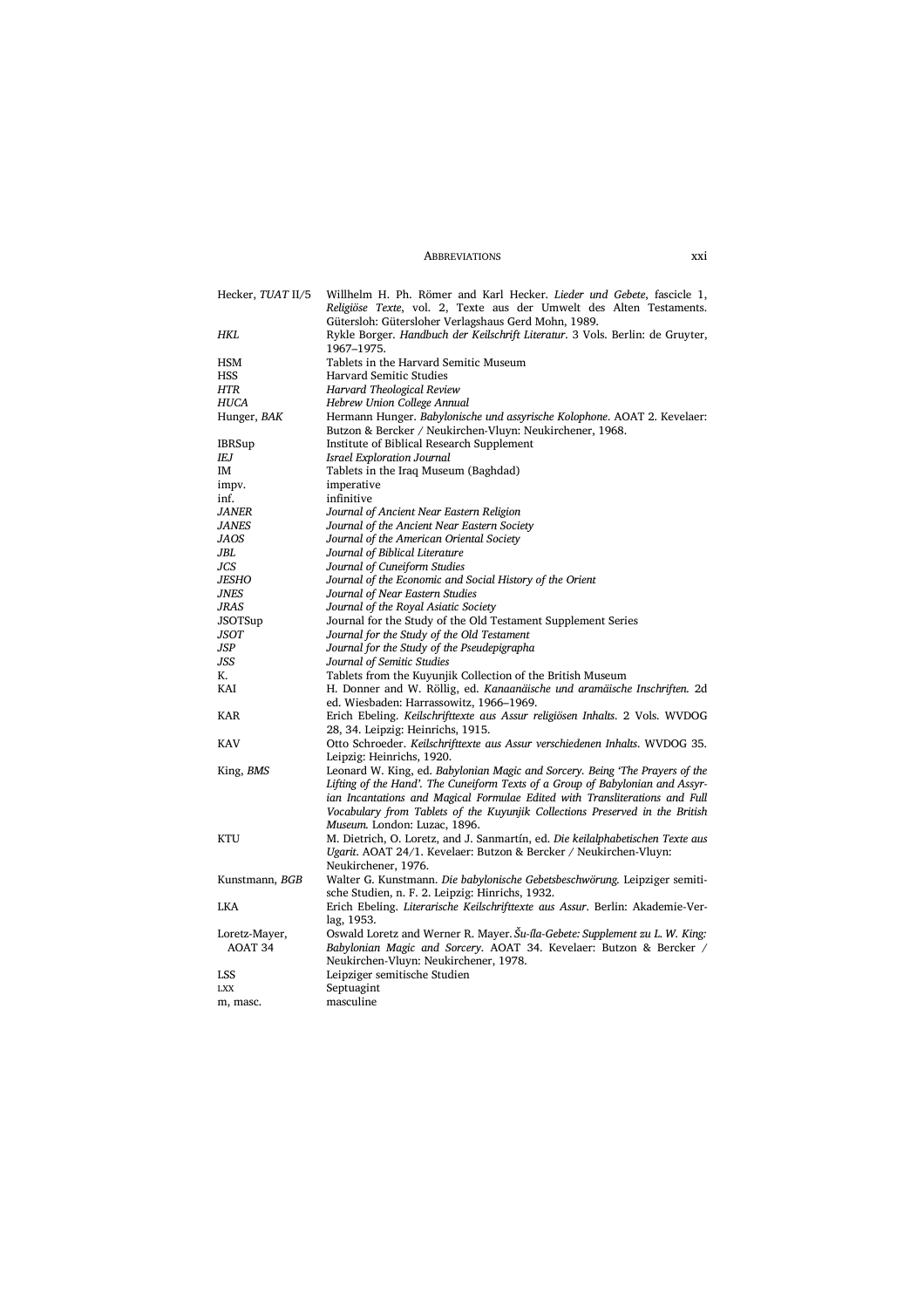| xxii             | READING AKKADIAN PRAYERS AND HYMNS: AN INTRODUCTION                                                                                                                                                                                   |
|------------------|---------------------------------------------------------------------------------------------------------------------------------------------------------------------------------------------------------------------------------------|
| Maul, ZB         | Stefan M. Maul. Zukunftsbewältigung: Eine Untersuchung altorientalischen<br>der babylonisch-assyrischen Löserituale<br>Denkens anhand<br>(Namburbi).<br>Baghdader Forschungen 18. Mainz am Rhein: Verlag Philipp von Zabern,<br>1994. |
| Maul, HB         | 'Herzberuhigensklagen': Die sumerisch-akkadischen Eršahunga-Gebete. Wiesba-<br>den: Harrassowitz, 1988.                                                                                                                               |
| Mayer, UFBG      | Werner Mayer. Untersuchungen zur Formensprache der babylonischen<br>"Gebetsbeschwörungen". Studia Pohl: Series Maior 5. Rome: Pontifical Bibli-<br>cal Institute, 1976.                                                               |
| <b>MB</b>        | Middle Babylonian                                                                                                                                                                                                                     |
| MS(S)            | manuscript(s)                                                                                                                                                                                                                         |
| <b>MSL</b>       | Materials for the Sumerian Lexicon                                                                                                                                                                                                    |
| <b>MT</b>        | <b>Masoretic Text</b>                                                                                                                                                                                                                 |
| <b>MTSR</b>      | Method & Theory in the Study of Religion                                                                                                                                                                                              |
| NA               | Neo-Assyrian                                                                                                                                                                                                                          |
| <b>NABU</b>      | Nouvelles assyriologiques breves et utilitaires                                                                                                                                                                                       |
| NB               | Neo-Babylonian                                                                                                                                                                                                                        |
| <b>ND</b>        | Tablets from Nimrud                                                                                                                                                                                                                   |
| <b>NIDB</b>      | Katharine Doob Sakenfeld, ed. The New Interpreters Dictionary of the Bible. 5                                                                                                                                                         |
|                  | Vols. Nashville: Abingdon Press, 2009.                                                                                                                                                                                                |
| <b>OB</b>        | Old Babylonian                                                                                                                                                                                                                        |
| <b>OBO</b>       | Orbis biblicus et orientalis                                                                                                                                                                                                          |
| <b>OEANE</b>     | Eric M. Meyers, ed. The Oxford Encyclopedia of Archaeology in the Near East.<br>5 Vols. New York: Oxford University Press, 1997.                                                                                                      |
| <b>OECT</b>      | Oxford Editions of Cuneiform Texts                                                                                                                                                                                                    |
| <b>OIP</b>       | Oriental Institute Publications                                                                                                                                                                                                       |
| <b>OLA</b>       | Orientalia Lovaniensia Analecta                                                                                                                                                                                                       |
| Or $n.s.$        | Orientalia, new series                                                                                                                                                                                                                |
| Parpola, LASEA 2 | Simo Parpola. Letters from Assyrian Scholars. Part II: Commentary and Ap-<br>pendices. AOAT 5. Kevelaer: Butzon & Bercker / Neukirchen-Vluyn: Neu-<br>kirchener, 1983.                                                                |
| PBS              | Publications of the Babylonian Section, University Museum, Philadelphia.                                                                                                                                                              |
| p, pl.           | plural                                                                                                                                                                                                                                |
| PN               | Personal Name                                                                                                                                                                                                                         |
| <b>PSBA</b>      | Proceedings of the Society of Biblical Archaeology                                                                                                                                                                                    |
| RA               | Revue d'assyriologie et d'archéologie orientale                                                                                                                                                                                       |
| <b>RHR</b>       | Revue de l'histoire des religions                                                                                                                                                                                                     |
| <b>RIMA</b>      | The Royal Inscriptions of Mesopotamia, Assyria Periods                                                                                                                                                                                |
| RIA              | Reallexikon der Assyriologie                                                                                                                                                                                                          |
| <b>SAA</b>       | State Archives of Assyria                                                                                                                                                                                                             |
| SAA 2            | Simo Parpola and Kazuko Watanabe. Neo-Assyrian Treaties and Loyalty<br>Oaths. SAA 2. Helsinki: Helsinki University Press, 1988.                                                                                                       |
| <b>SAA 10</b>    | Simo Parpola. Letters from Assyrian and Babylonian Scholars. SAA 10. Hel-<br>sinki: Helsinki University Press, 1993.                                                                                                                  |
| <b>SAA 11</b>    | F. M. Fales and J. N. Postgate. Imperial Administrative Records, Part II: Pro-<br>vincial and Military Administration. Helsinki: Helsinki University Press,<br>1995.                                                                  |
| <b>SAA 18</b>    | Frances Reynolds. The Babylonian Correspondence of Esarhaddon and Letters<br>to Assurbanipal and Sin-šarru-iškun from Northern and Central Babylonia. SAA<br>11. Helsinki: Helsinki University Press, 2003.                           |
| <b>SAACT</b>     | State Archives of Assyria Cuneiform Texts                                                                                                                                                                                             |
| <b>SAALT</b>     | State Archives of Assyria Literary Texts                                                                                                                                                                                              |
| <b>SAAS</b>      | State Archives of Assyria Studies                                                                                                                                                                                                     |
| <b>SANE</b>      | Sources from the Ancient Near East                                                                                                                                                                                                    |
|                  |                                                                                                                                                                                                                                       |